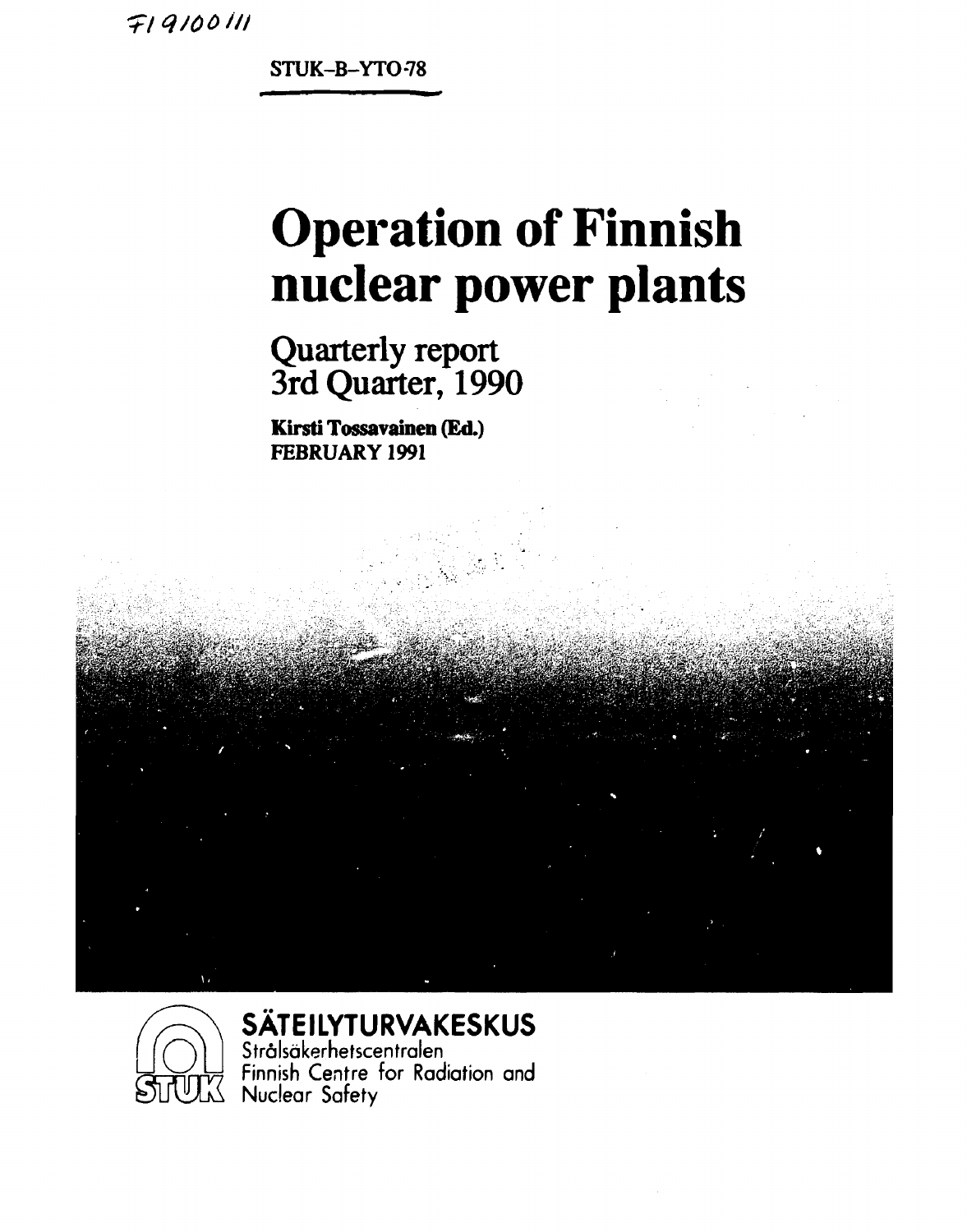# **Operation of Finnish nuclear power plants**

**Quarterly report 3rd Quarter** 

**Kirsti Tossavainen (Ed.)**  Department of Nuclear Safety

FINNISH CENTRE FOR RADIATION AND NUCLEAR SAFETY P.O.BOX 268 SF-00101 Finland Tel.+ 358 070821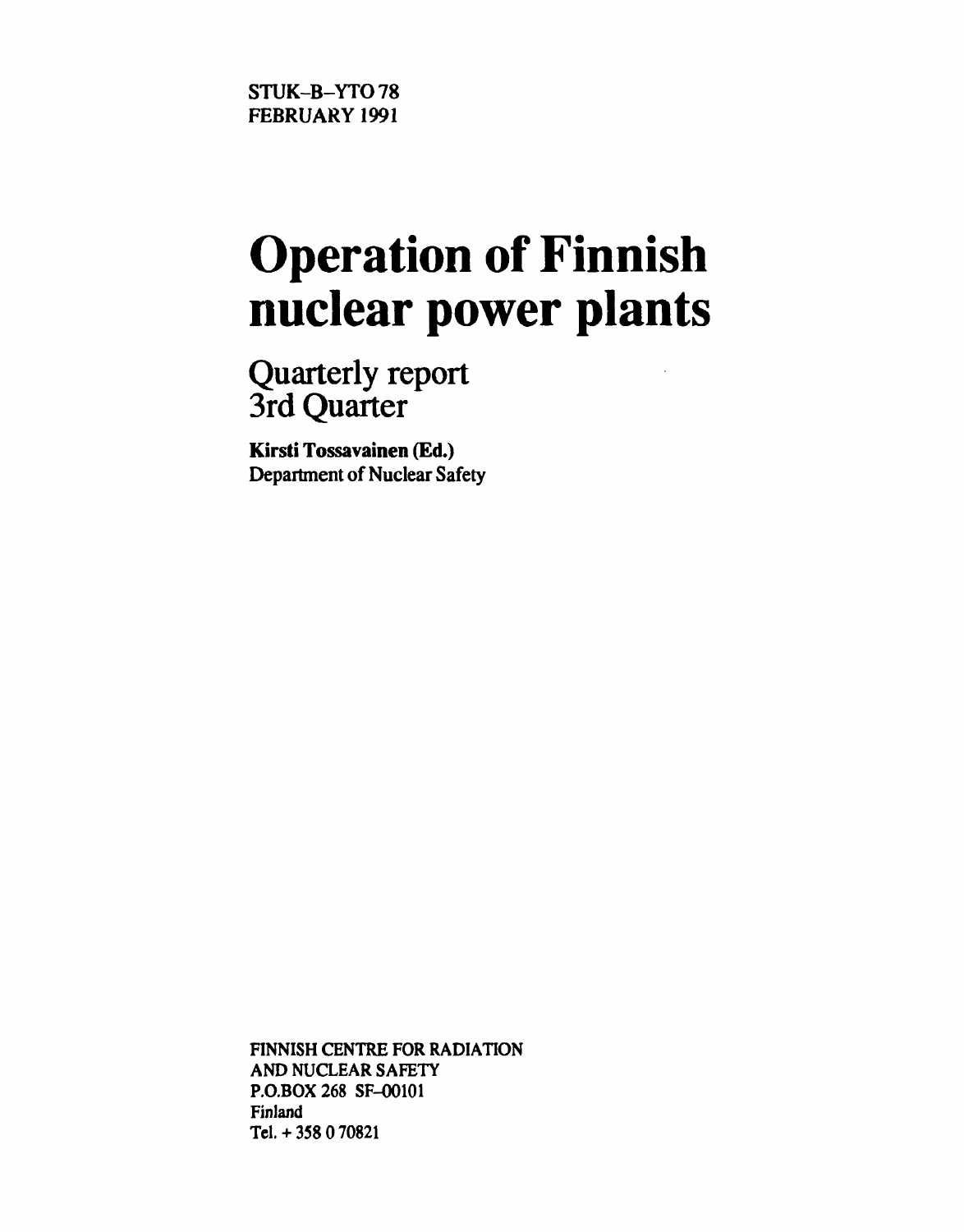**ISBN 951-47-4503-5 ISSN 0781-2884** 

**The Finnish Government Printing Centre Helsinki** 

 $\hat{A}$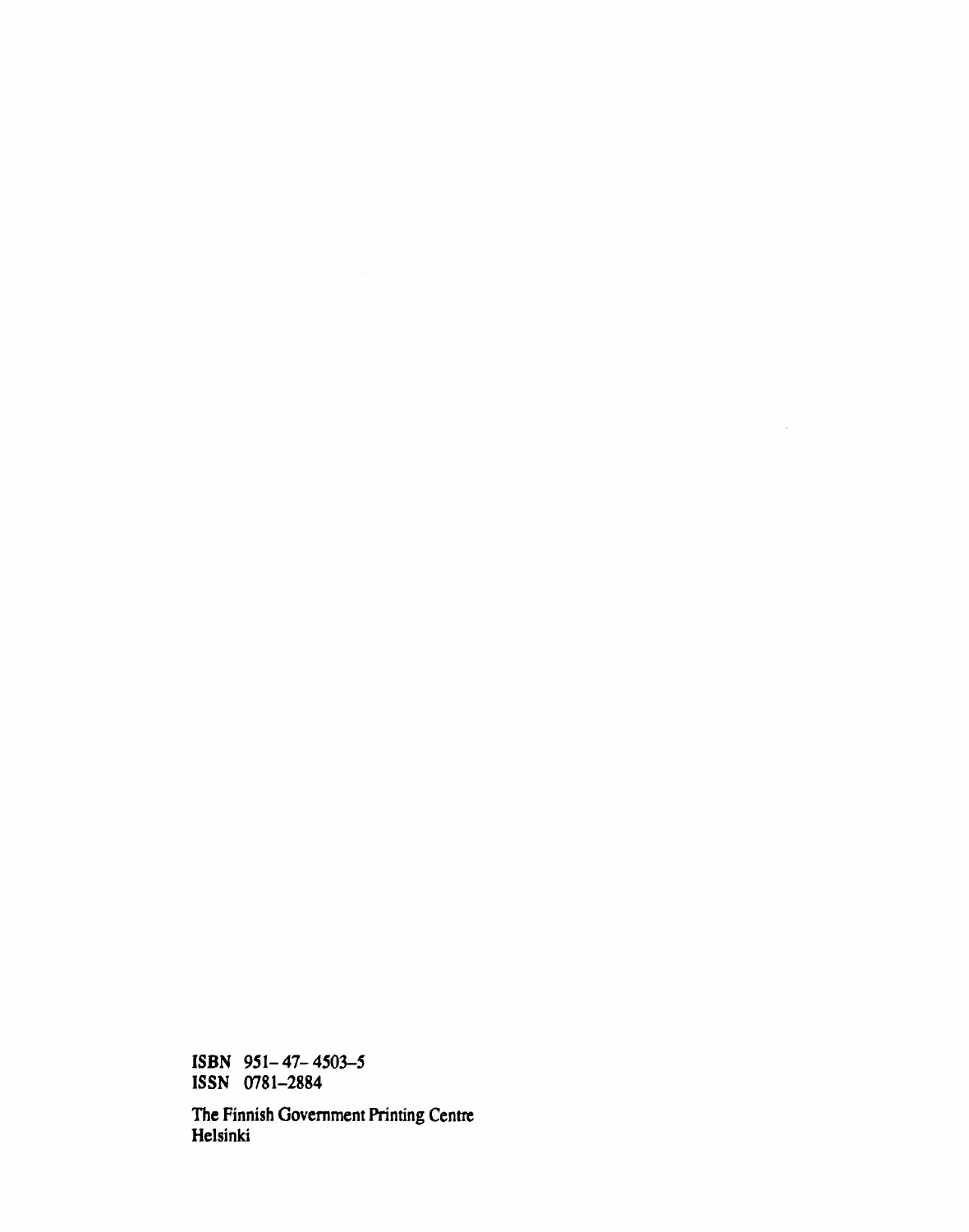*TOSSAVAINEN, Kirsti (cd.). Operation of Finnish Nuclear Power Plants. Quarterly Report. 3rd Quarter, 1990. STUK-B-YTO 78, Helsinki 1990,23 pp. + Appendices 2 pp.* 

| <b>ISBN</b> | 951-47-4503-5 |
|-------------|---------------|
| <b>ISSN</b> | 0781-2884     |

**Index terms** PWR type reactors, BWR type reactors, NPP operating experience

### **ABSTRACT**

In the Quarterly Reports on die operation of the Finnish nuclear power plants such events and observations are described relating to nuclear and radiation safety which the Finnish Centre for Radiation and Nuclear Safety considers safety significant. Also other events of general interest are reported. The report includes also a summary of the radiation safety of die plants' workers and die environment, as well as tabulated data on the production and load factors of die plants.

During the third quarter of 199C the Finnish nuclear power plant units Loviisa 1 and 2 and TVO I and II were in commercial operation for most of the time. The annual maintenance outages of the Loviisa plant units were held during the report period.

All events during this quarter are classified as Level Zero (Below Scale) on the International Nuclear Event Scale. Occupational radiation doses and external releases of radioactivity were below audiorised limits. Only small amounts of radioactive substances originating in nuclear power plants were detected in samples taken in the vicinity of nuclear power plants.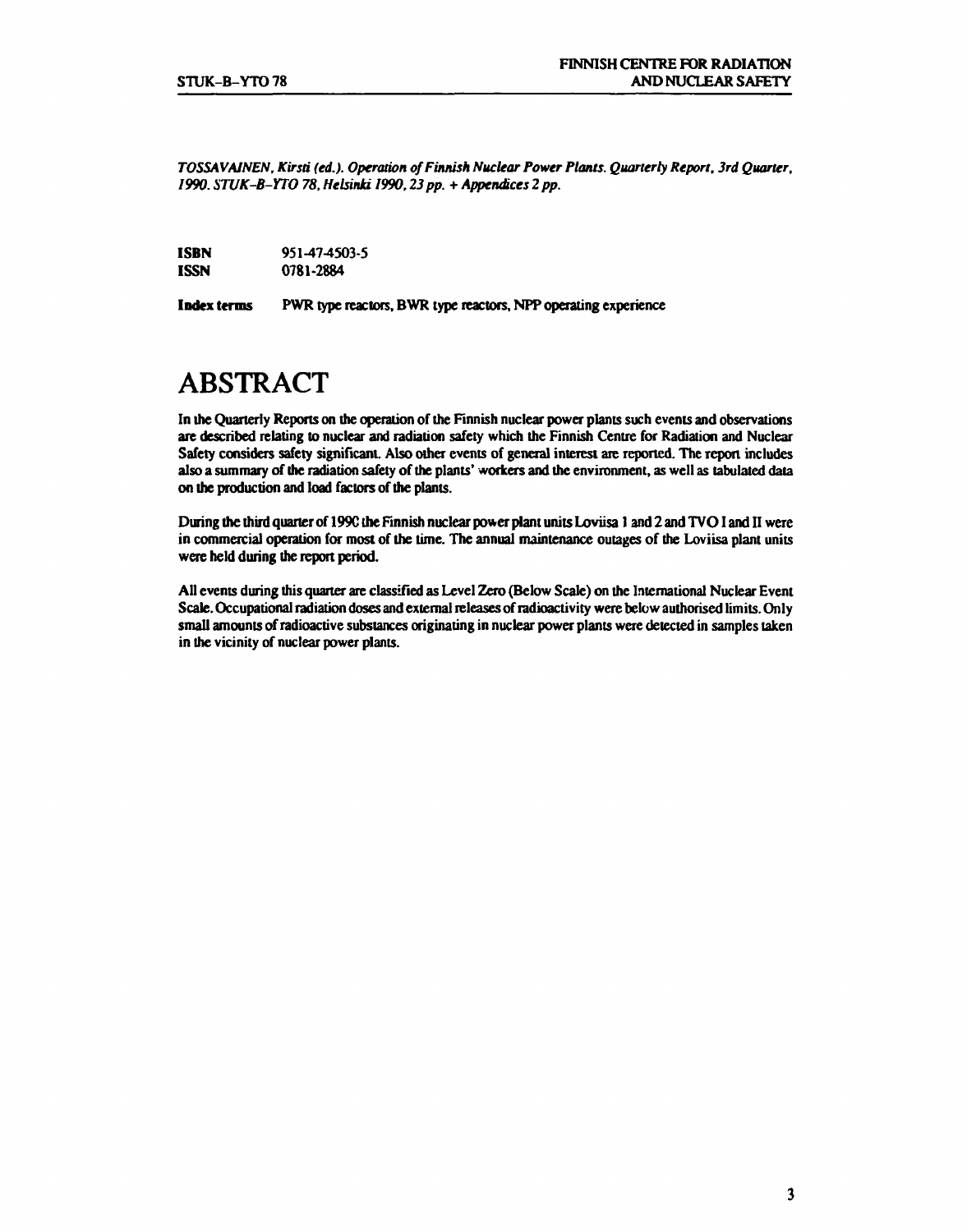### **CONTENTS**

#### **ABSTRACT**

| 1                       |               | <b>INTRODUCTION</b>                                                       | 5             |
|-------------------------|---------------|---------------------------------------------------------------------------|---------------|
| $\mathbf{2}$            |               | <b>OPERATION OF NUCLEAR POWER PLANTS IN JUL-SEPTEMBER 1990</b>            | 6             |
| 2.1                     |               | Production data                                                           | 6             |
| 2.2                     |               | Annual maintenance outage of Loviisa 1                                    | 10            |
| 2.3                     |               | Annual maintenance outage of Loviisa 2                                    | 10            |
| 2.4                     |               | Cold shutdown at TVO II                                                   | $\mathbf{11}$ |
| $\overline{\mathbf{3}}$ |               | EVENTS AND OBSERVATIONS AT EACH PLANT UNIT                                | 12            |
|                         | Loviisa 1     |                                                                           | 12            |
|                         | 3.1           | Inadvertent start of LP emergency core cooling pump during annual         |               |
|                         |               | maintenance outage due to a failure of the plant protection system        | 12            |
|                         | 3.2           | Loss of natural circulation during annual maintenance outage              | 13            |
|                         | 3.3           | Simultaneous leak from both lines of the service water system during      |               |
|                         |               | annual maintenance outage                                                 | 14            |
|                         | Lovisa 2      |                                                                           | 15            |
|                         | 3.4           | Leak of a check valve in the emergency core cooling system                | 15            |
|                         | <b>TVOI</b>   |                                                                           | 16            |
|                         | 3.5           | Mixture of ion exchange resin and water containing radioactive            |               |
|                         |               | substances ended up on waste building floor                               | 16            |
|                         | 3.6           | Power oscillations in connection with a power reduction                   | 16            |
|                         | <b>TVO II</b> |                                                                           | 18            |
|                         |               | Nothing reportable                                                        |               |
| 4                       |               | <b>RADIATION SAFETY</b>                                                   | 19            |
|                         | 4.1           | Criteria of occupational radiation protection                             | 19            |
|                         | 4.2           | Individual occupational radiation doses                                   | 19            |
|                         | 4.3           | Collective occupational radiation exposure                                | 19            |
|                         | 4.4           | Releases and radiation doses in the environment                           | 20            |
|                         | 4.5           | Radioactivity of environmental samples                                    | 22            |
| 5                       |               | OTHER MATTERS RELATING TO THE USF OF NUCLEAR ENERGY<br>Nothing reportable | 23            |
| Appendix 1:             |               | Regulatory control of nuclear facilities                                  | 24            |
| Appendix 2:             |               | Plant data                                                                | 25            |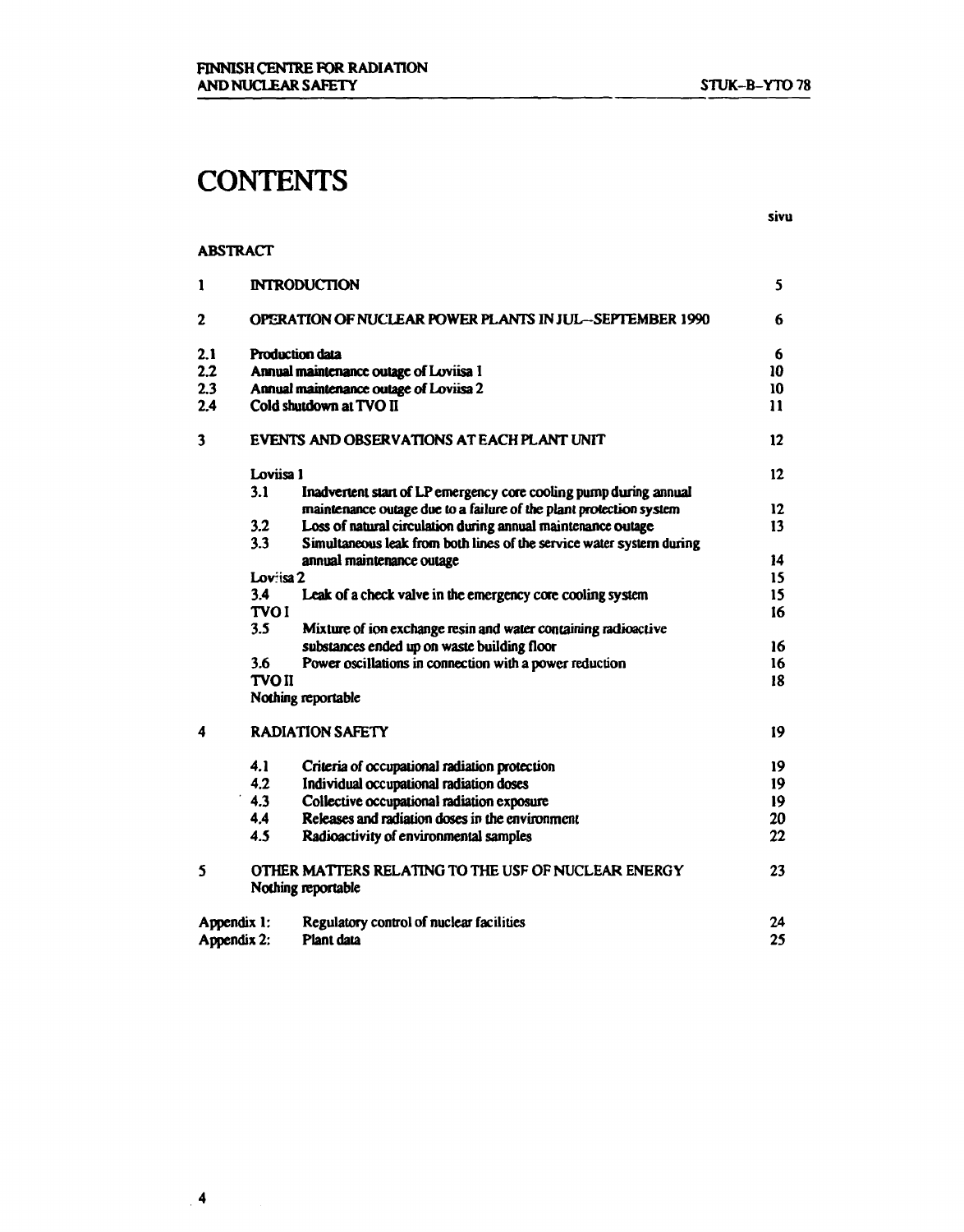### **1 INTRODUCTION**

**As prescribed by the Nuclear Energy Act (990/87), regulatory control of the safe use of nuclear energy rests with the Finnish Centre for Radiation and Nuclear Safety. The functions of the Finnish Centre for Radiation and Nuclear Safety include also regulatory control of physical protection, emergency preparedness and nuclear material safeguards. The scope of regulatory control related to nuclear power plants is specified in Appendix 1. General information relating to the Finnish nuclear power plants is presented in Append's 2.** 

**The Finnish Centre for Radiation and Nuclear Safety publishes a quarterly report on the operation of Finnish nuclear power plants. The report on the fourth quarter**  **contains also a summary of the information reported during the year in question. The report is based on the information reported to the Finnish Centre for Radiation ana Nuclear Safety by the power companies and the observations made by the Finnish Centre for Radiation and Nuclear Safety during regulatory control. The events and observations described in the report are classified according to the International Nuclear Event Scale which is currenJy undergoing a trial period.** 

**In addition to event descriptions, the report contains a summary of the radiation safety of nuclear power plant workers and the environment and tabulated data on the production and load factors of nuclear power plants.**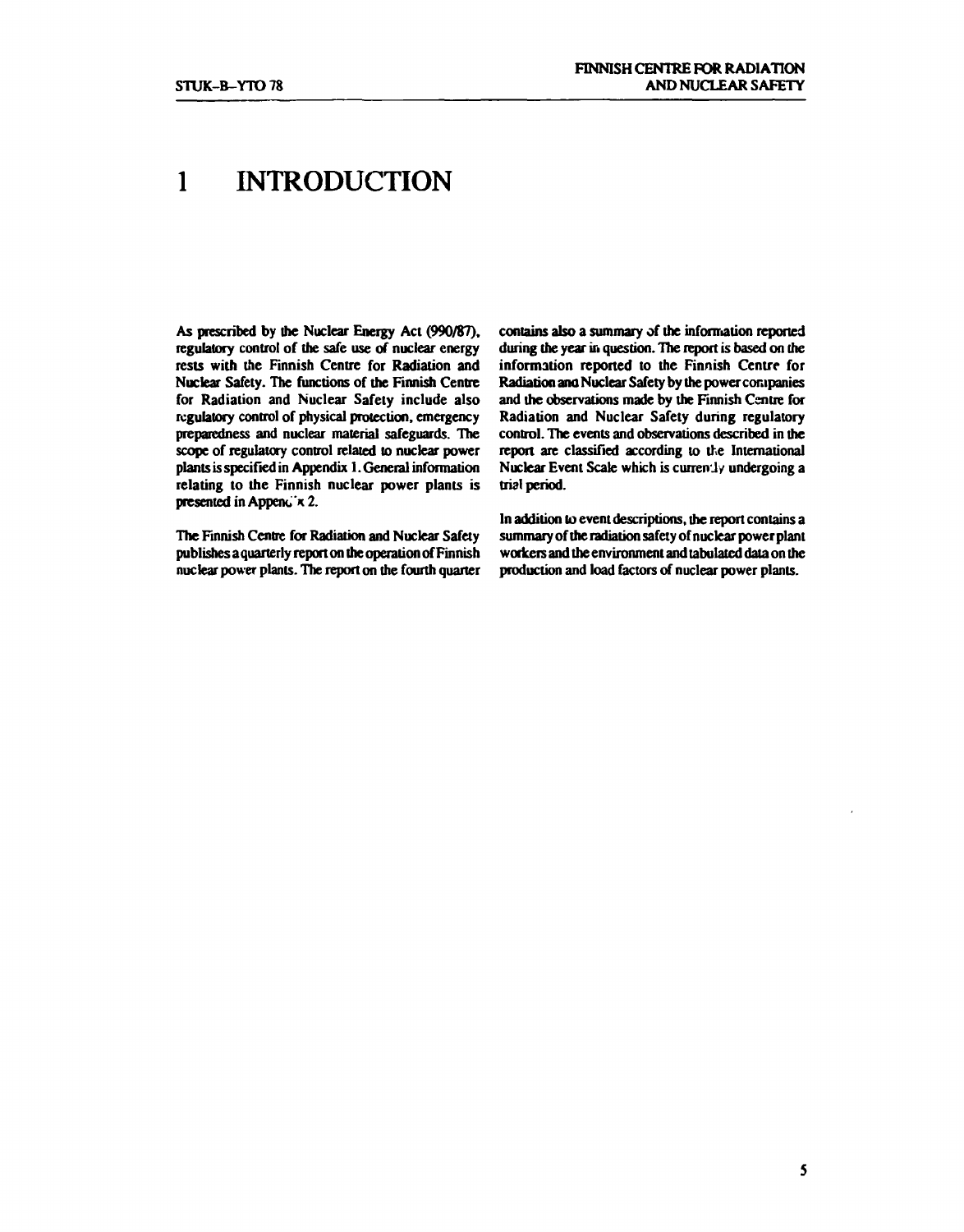### **2 OPERATION OF NUCLEAR POWER PLANTS IN JULY-SEPTEMBER 1990**

*Finnish nuclear power plants were in commercial operation for the most part of the 3rd quarter of 1990. The Loviisa plant units were disconnected from the national grid for a total of 73 days due to annual maintenance outages. In addition, a three-day cold shutdown was held at TVOII.* 

#### **2.1 Production data**

Nuclear electricity accounted for 38.7 % of the total<br>numerate of electricity accounted in Finland during this Power diagrams describing electricity generation at amount of electricity generated in Finland during this quarter. The load factor average of the plant units was

75.7  $%$ . Production and availability figures are presented in more detail in Tables I and II.

the plant units and summaries of power reductions are presented in Figures  $1-4$ .

|           | <b>Electricity production</b><br>(gross, TWh) |                                                                              | <b>Availability</b><br>factor $(\%)$ |                            | Load<br>factor $(\%)$    |                            |
|-----------|-----------------------------------------------|------------------------------------------------------------------------------|--------------------------------------|----------------------------|--------------------------|----------------------------|
|           | Third<br>auarter<br>1990                      | As of<br>beginning<br>1990                                                   | Third<br>quarter<br>1990             | As of<br>beginning<br>1990 | Third<br>quarter<br>1990 | As of<br>beginning<br>1990 |
| Loviisa 1 | 0.57                                          | 2.46                                                                         | 61.0                                 | 82.8                       | 55.5                     | 80.8                       |
| Loviisa 2 | 0.54                                          | 2.42                                                                         | 58.5                                 | 82.0                       | 52.6                     | 79.5                       |
| TVO I     | 1.61                                          | 4.45                                                                         | 100.0                                | 93.8                       | 98.9                     | 92.4                       |
| TVO II    | 1.56                                          | 4.35                                                                         | 97.8                                 | 92.4                       | 95.9                     | 90.3                       |
|           |                                               | generator synchronized (h)<br>Availability factor = $\frac{100\%}{100\%}$    |                                      |                            |                          |                            |
|           |                                               | calendar time (h)                                                            |                                      |                            |                          |                            |
|           |                                               | gross electricity production                                                 |                                      |                            |                          |                            |
|           |                                               | Load factor = $\frac{100\%}{100\%}$<br>rated power $\cdot$ calendar time (h) |                                      |                            |                          |                            |
|           |                                               |                                                                              |                                      |                            |                          |                            |

#### *Table I. Electricity production and availability of the units.*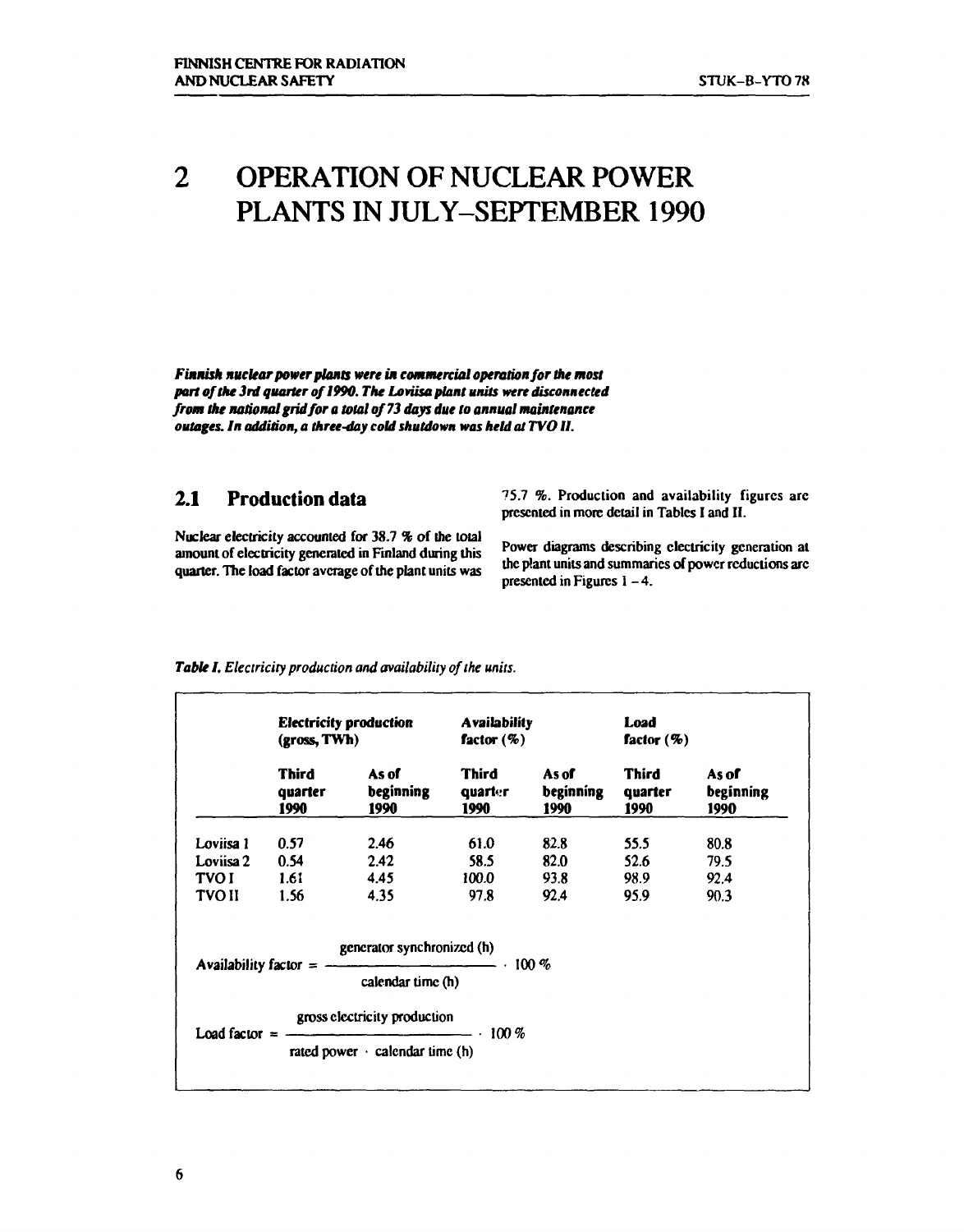|                                                                       | <b>Third</b><br>quarter<br>1990 | As of<br>beginning<br>1990 | 1989 | 1988 |
|-----------------------------------------------------------------------|---------------------------------|----------------------------|------|------|
| <b>Production of nuclear</b><br>electricity (net, TWh) <sup>2</sup>   | 4.1                             | 13.1                       | 18.0 | 18.4 |
| Total production of electricity<br>in Finland (net, TWh) <sup>a</sup> | 10.6                            | 37.3                       | 50.8 | 53.5 |
| Share of nuclear<br>electricity of total production                   | 38.7                            | 35.1                       | 35.4 | 34.4 |
| Load factor averages<br>of the Finnish plant units $(\%)$             | 75.7                            | 85.8                       | 89.9 | 91.2 |

#### *TaNe II. Nuclea [er.trgy](http://er.tr) in the Finnish production of electricity.*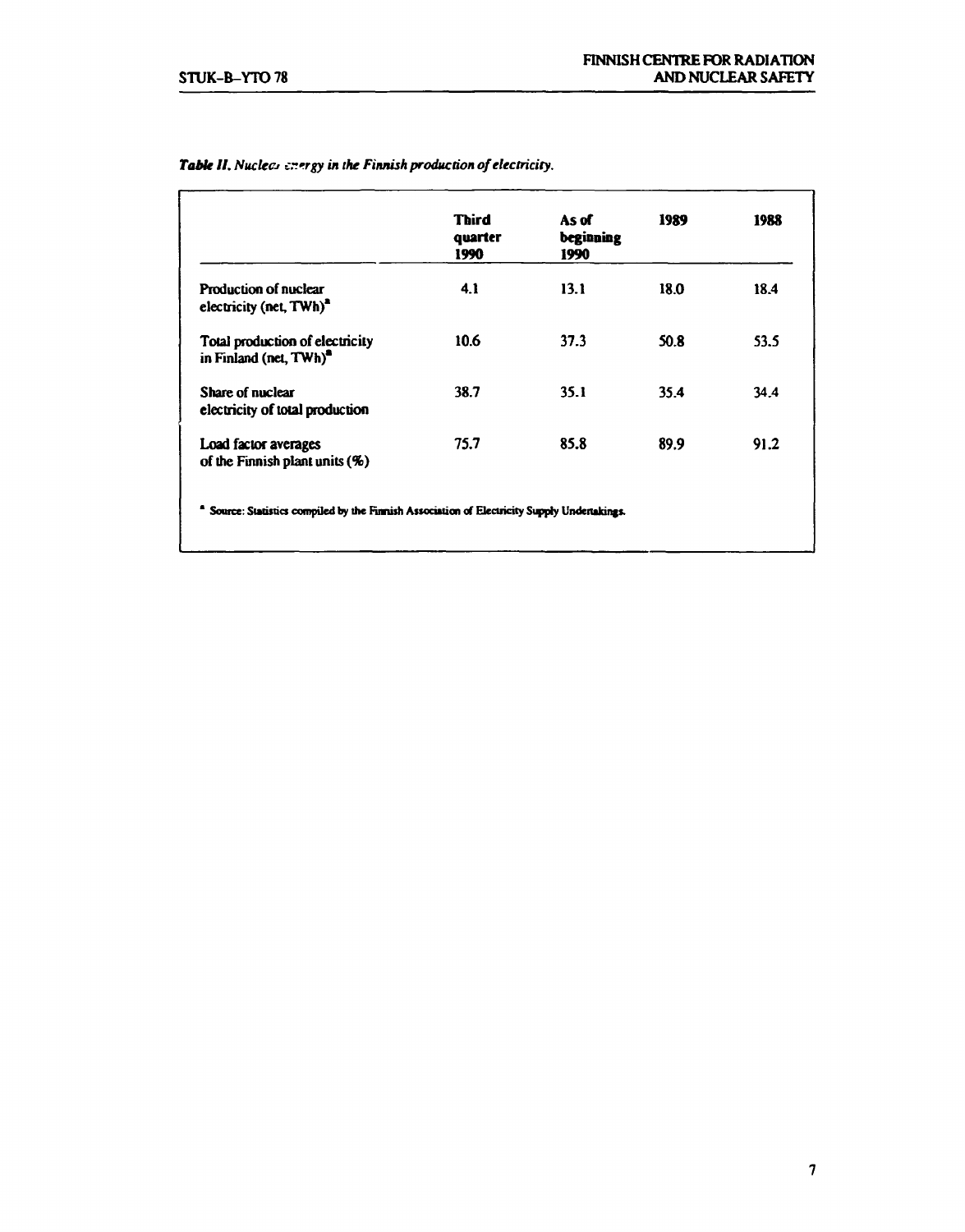

*Fig 1. Average daily gross power of Loviisa 1 in July-September 1990* 

- **1 Nuclear fuel had burnt to such an extern thai reactor power**  started to decrease gradually (so called stretch-out)
- **2 Testing of safety valves** *nt* **the fresh steam lines, reactor operating at 65 % power**
- **3 Stand-by feedwater pump trip, reactor to 89 % power 4 Turbine tripped by high level of collecting tank for water**
- **separated from the superheater, reactor to 40** *%* **power**
- **5 Annual maintenance (see Chapter 2.2)**
- **6 Generator was disconnected from the grid to repair**
- **an endoscope nozzle 7 Turbine tripped by high level of collecting lank for water separated from the superheater**
- **S Generator was disconnected from the grid to repair superheater leaks**



*Fig 2. Average daily gross power of Loviisa 2 in July-September 1990.* 

- **1 Testing of safety valves of fresh si earn lines, reactor operating at 67%**
- **2 Repair of a superheater leak, reactor operating at 77 % power**
- **3 Hot shutdown for repairing a check valve of the emergency core cooling system (see Chapter 3.4)**
- **4 Nuclear fuel had burnt lo such an extent that reactor power slatted to decrease gradually (so called stretch-out)**
- **5 Generator disconnected from the grid owing to a magnetizing disturbance, reactor to 71 % power**
- **6 Annual maintenance (see Chapter 2.3)**
- **7 Generator was disconnected from the grid for repairing leaking flanges of superheater**
- **8 One IIP turbine was repaired, the other turbine's bearings were tested for vibrations and a leaking superheater flange was repaired, reactor operating al 50** *%* **power**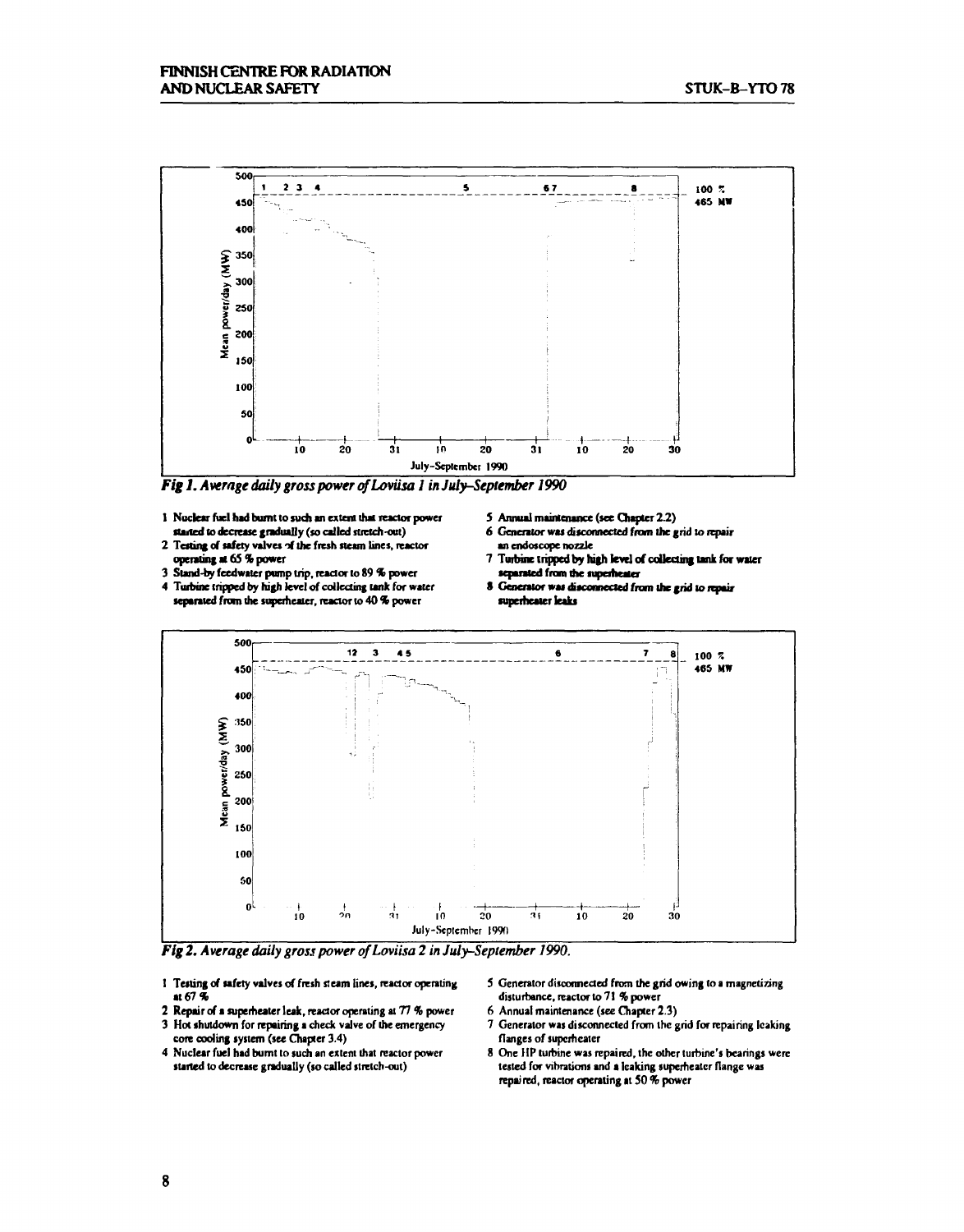

*Fig 3. Average daily gross power ofTVO I in July-September 1990.* 

- **1 Periodic tests, reactor operating at 70% power**
- **2 Test of reactor protection system and flanening of drainage pipe of the seal and leakage steam system, reactor operating at 60%**
- **3 Repair of > sealing weld of a HP pre-heater access hatch in the feedwater system of the turbine plant, reactor operating at 60%**



Fig 4. Average daily gross power of TVO II in July-September 1990.

**2 Periodic tests, reactor operating at 60** *%* **power** 

**<sup>1</sup> Cold shutdown for repairing an inner isolation valve of the**  auxiliary feedwater system (see Chapter 2.4)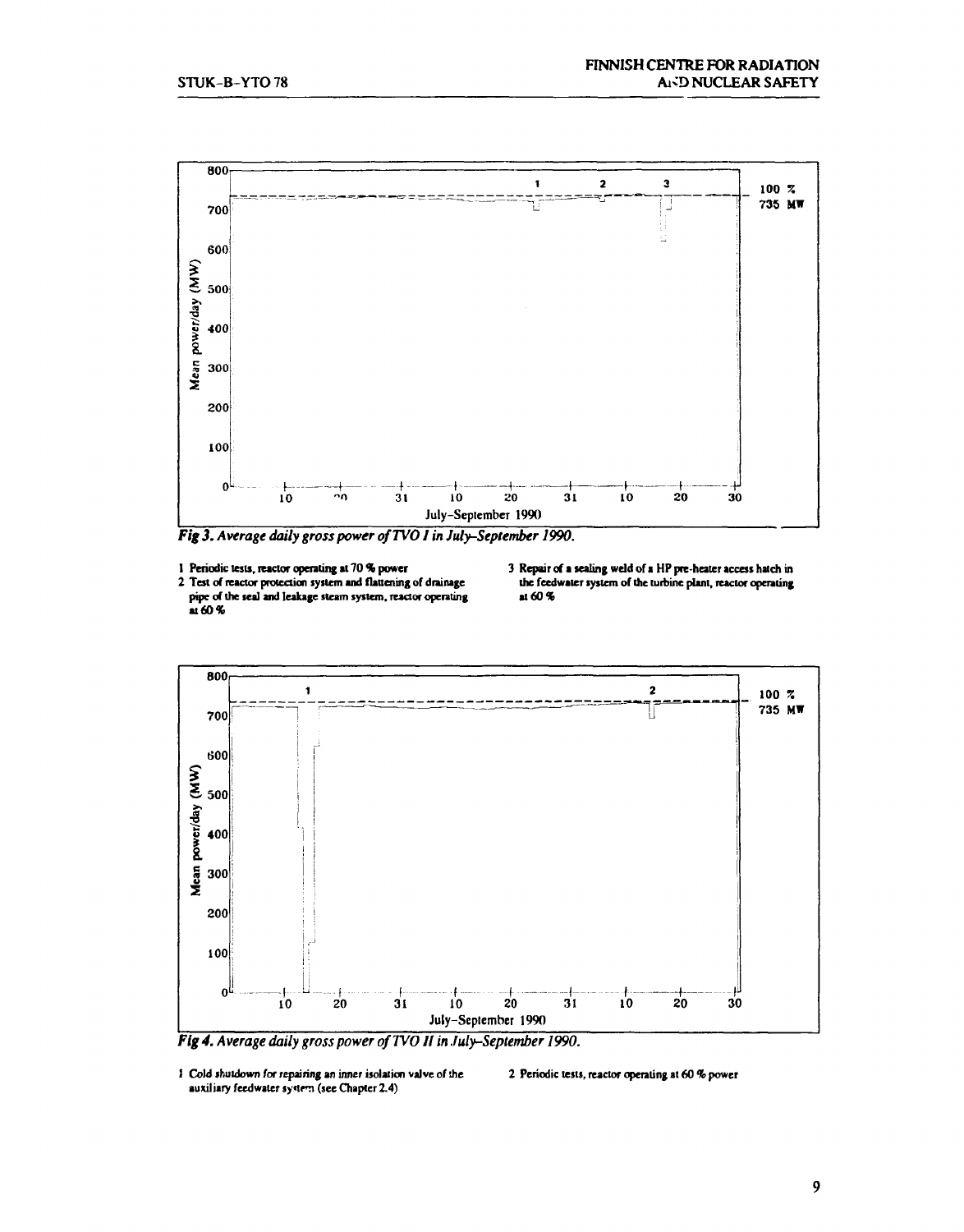#### **2.2 Annual maintenance outage of Loviisa 1**

**The thirteenth refuelling and annual maintenance outage of Loviisa 1 was arranged on 28.7.-2.9. The plant unit was off the national grid for 36 days. The outage was about two weeks longer than planned.** 

**In 1989, erosion corrosion induced wear was detected in the feedwater distribution collectors of all the six steam generators of the unit (see the report STUK-B-YTO 67). One distribution collector had perforations in it and was repaired temporarily at diat time. In this outage, the fecdwater distribution collectors of the two next most worn steam generators were repaired. The remaining distribution collectors are scheduled for repair in the annual maintenance outages of die next two years. The erosion corrosion defects of the steam generators proved more difficult to repair than anticipated and extended, for their part, 'he duration of the outage.** 

**Owing to the feedwater pipe rupture which occurred at die plant unit on 28.5.1990, it was not yet necessary to replace the flanges of the orifice plates of the fecdwater pumps repaired temporarily then (sec the report STUK-B-YTO 76). But the steam generator specific flanges of orifice plates used for power measurement, located in the fecdwater lines together with their associated piping were replaced with corresponding components which have a belter erosion corrosion resistance. Also, fire extinguishing systems which had been repaired temporarily were repaired permanently.** 

**During die outage, moisture separators were installed in die turbine's steam extract lines and in die other turbine's main steam line downstream of the HP turbine. Along with the reduction of steam humidity, the efficiency of the turbine plant is enhanced and die potential for corrosion defects is reduced.** 

**When die primary circuit was heated during plant unit start up, leaks were noted in several penetrations for the RPV head neutron flux measuring instruments. The primary circuit had to be cooled to repair the leaks. During die repairs, die construction of the penetrations was modified to increase die tightening force exerted on die seal. In a new RPV leak tightness test, leakage was still observed in some penetrations which tightened up, however, after temperature differences reached a balance. Re-inspections were carried out after plant unit start-up. The outage was extended from** 

**what was planned by about one week owing to the repairs of die leaking penetrations and die associated leak tightness tests and die replacement of one main circulation pump motor which failed during start-up.** 

**The collective radiation dose arising from work performed during die outage was 0.98 manSv which is 40 % higher than last year. 40 % of die collective radiation dose was caused by the repairing of die feedwater distribution collectors of the steam generators. The highest individual radiation dose was 20.3 mSv. The authorized quarterly dose is 25 mSv.** 

#### *23* **Annual maintenance outage of Loviisa 2**

**The tenth refuelling and annual maintenance outage of Loviisa 2 was arranged on 18.8.-20.9. The plant unit was off die national grid for 37 days. The 1990 outage was a so called extended annual maintenance outage which is arranged every fourth year. In the extended outage all fuel assemblies arc removed from die RPV and die internals and inner surfaces of die RPV are inspected by a TV camera.** 

**In die outage, die other turbine's whole condenser had been replaced with a titanium structure which has a**  better corrosion resistance. When also a half of the **other turbine's condenser was fitted with new austeni tic steel tubes to replace the old ones, condenser modifications of die plant unit's both turbines were accomplished.** 

**Last year, erosion corrosion had been detected also in die fecdwater distribution collectors of die steam generators of Loviisa 2 (see the report STUK-B-YTO 67). Three feedwatcr distribution collectors were inspected last year and die remaining three now. Two most worn out collectors were repaired during this outage. The remaining collectors will be repaired in the next annual maintenance outages, two each year.** 

**Also at Loviisa 2, the steam generator specific flanges of orifice plates used for power measurement with their associated pipings were replaced with components which have an improved erosion corrosion resistance.** 

**The collective radiation dose arising from work performed during the outage was 1.72 manSv which is 20 % lower than in die previous extended annual maintenance outage (in 1986). 15 % of die collective radiation dose was caused by the repairs of the**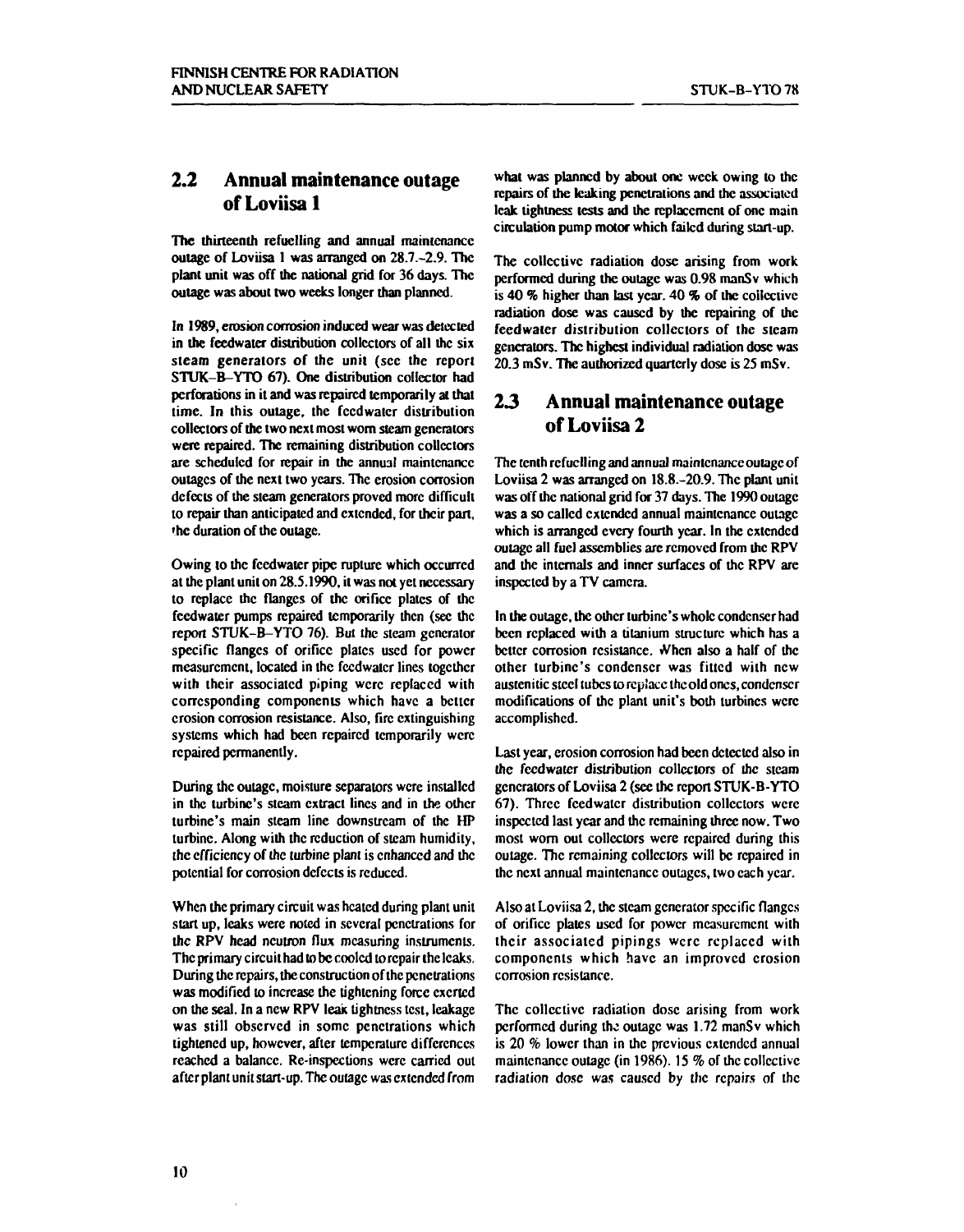**fccdwater distribution collectors of the steam generators. The highest personal radiation dose was 18.0 mSv. The limit authorised for a quarter of a year is 25 mSv.** 

#### **2.4 Cold shutdown at TVOII**

**TVO II was placed in cold shutdown on 13.7. for repairing the inner isolation valve of the auxiliary feedwater system. Valve closing could not be ascertained by tests. The part in question of the auxiliary feedwater system supplies water for the core spray system which, for its part, is one means of cooling nuclear fuel in die event of a possible accident involving loss of reactor water. By the tight closing of**  **the isolation valve it is ensured that, in die possible event of an auxiliary teedwater line rupture, no water is lost from the RPV.** 

**The position indicating mechanism of the isolation**  valve had prevented the valve's complete closing. **Upon the detection of the failure, the same pipeline's outer isolation valve was closed. The va!ve was repaired and tested prior to plant unit start-up.** 

**Also other servicing assignments were carried out during the outage as part of regular maintenance. The plant unit was brought back on the national grid on 15.7.**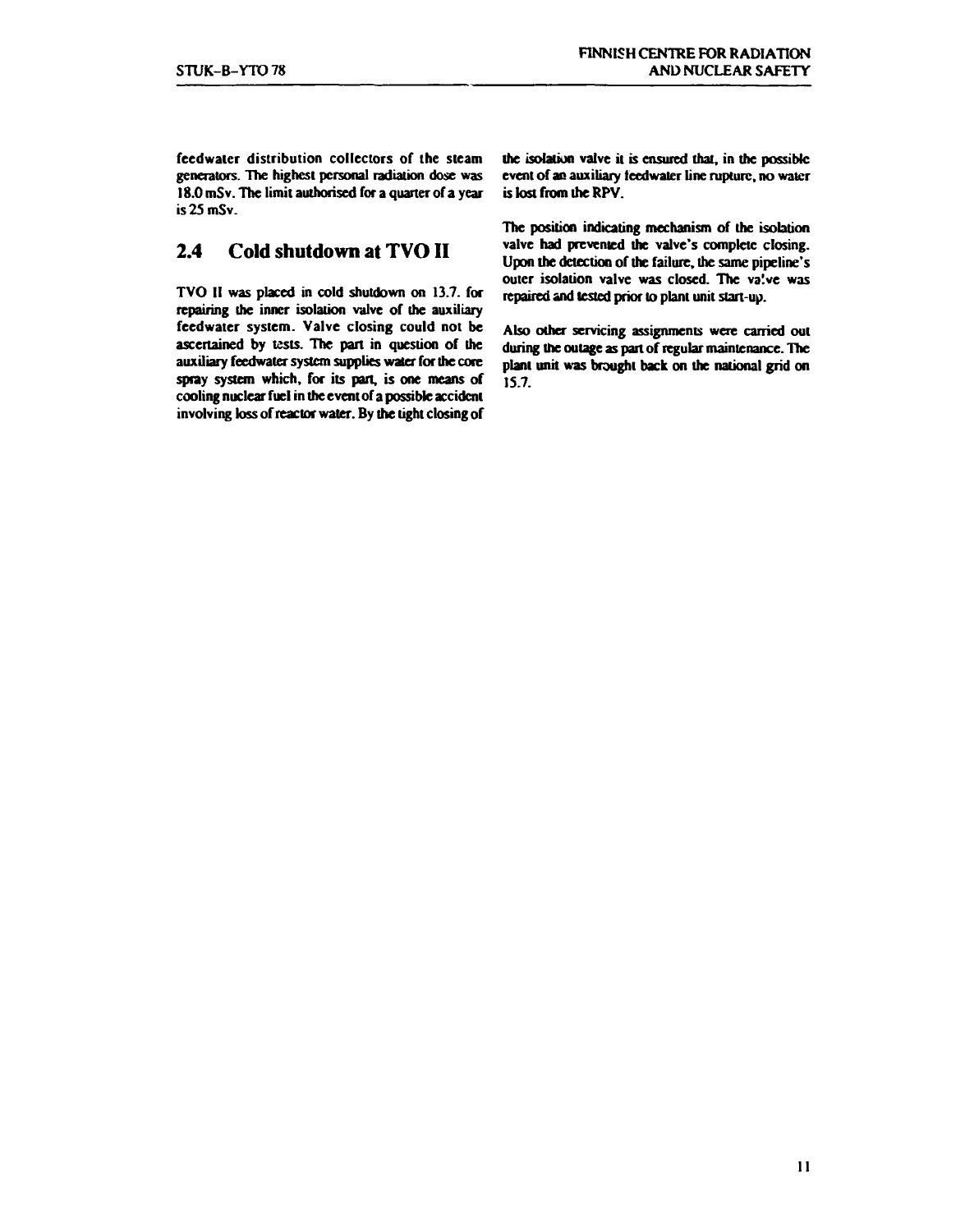### **3 EVENTS AND OBSERVATIONS AT EACH PLANT UNIT**

#### **Loviisa 1**

*During the annual maintenance outage of Loviisa 1 during the third quarter of 1990, a LP emergency core cooling system pump started inadvertently due to a failure of the plant protection system. During the outage, also natural circulation of the primary circuit was lost as not enough gas was removed from the primary circuit Furthermore, failures*  of valves which were unsuited for their function brought about leaks in *two parallel lines of the service water system. The events are classified as Level Zero (Below Scale) on the International Nuclear Event Scale.* 

#### **3.1 Inadvertent start of LP emergency core cooling pump during annual maintenance outage due to a failure of the plant protection system**

**At the Loviisa plants, in the early stages of a possible LOCA, the reactor is cooled by borated water pumped from the emergency make-up tank (900 m<sup>3</sup> ). Water is pumped direct to the RPV by i.a. four LP emergency core cooling system (TH) pumps. The plant protection system (YZ) which is an automatic protection system activates certain safety functions in the event of disturbances. The plant protection system comprises two parallel systems i.e. redundancies both of which comprise two subsystems i.e. channels.** 

**During the annual maintenance outage, the automatic actuation of the LP emergency core cooling system is prevented by a keyswitch. During the annual maintenance outage, on 8.8., that part of the plant protection system failed the function of which is to prevent the automatic actuation of the LP emergency core cooling system. The fault presented itself in one channel of one redundancy only. In consequence of the fault the plant protection system sent spurious protecting signals. A spurious signal(YZ26) actuated one LP emergency core cooling pump and opened a**  **valve (TH20S01) on the pressure side of the line in question. Simultaneously, an other spurious protecting signal (YZ27) opened a containment isolation valve (TH20S03) located in the same line. In consequence of these events an emergency core cooling pump began to inject water into the reactor. The RPV head was not in its place and after the pressure vessel had filled up, water began flooding into the containment**  sumps. Water ended up in the sump of the steam **generator space the drainage pump of which auto-started on the sump's filling. The water could not be pumped, however, since two other spurious protecting signals (YZ33 and YZ34) traced to die same fault h id closed the isolation valve (TZ10S01) of the sump's drainage line. Therefore, die water which flooded the RPV ended up, to some extent, on die floor of the steam generator space.** 

**The isolation valve (TZ10S01) of the sump's drainage line opened after the resetting of plant protection signals (YZ33 and YZ34) at the control panel located in the control room. Attempts to stop the pumping of water into die RPV succeeded when die containment building isolation valve (TH20S03) was closed manually from the control room. By the aforementioned actions also two other spurious protection signals (YZ26 and YZ27) were reset after which the pump stopped, the valve (TH20S01) on the pressure side closed and die containment building**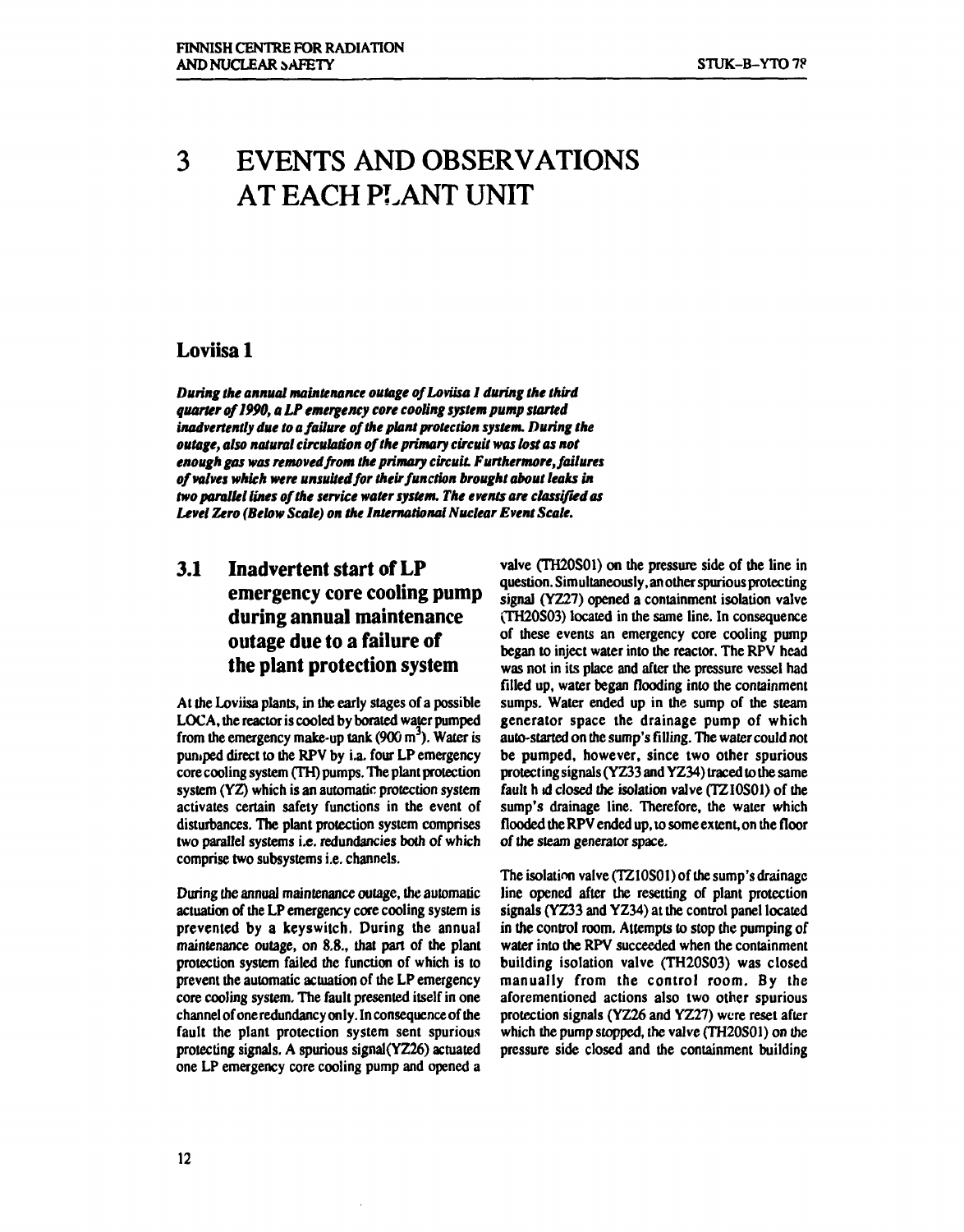**isolation valve (TH20S03) assumed the closed state permanently.** 

**About 12 m<sup>3</sup> of water was pumped from the emergency make-up tanks some of which remained in the reactor. The event did not have any bearing of the radiation dose rate of the steam generator space since the leaked water was clearly a less significant radiation source than the primary circuit pipes. The floor of the steam generator space was appropriately decontaminated.** 

**Imatran Voima Oy has looked into the causes of the failure of the plant protection system. The actions by which the automatic actuation of the emergency core cooling system can be prevented during an outage will**  be more closely specified in the maintenance **instructions.** 

#### **3.2 Loss of natural circulation during annual maintenance outage**

**Residual heat generated by the Loviisa reactors during outages is transferred to the secondary side of the**  **steam generators by the introduction of natural circulation in the primary circuit The hydrostatic pressure difference resulting from the density difference due to the warm water in the primary circuit hot leg which comes from the reactor and the colder water in the cold leg which has cooled in the steam generators serves as the driving force for natural circulation. A schematic representation of the primary circuit is given in Fig. S. The Loviisa plant units have been so designed that during an outage, natural circulation in one of the six primary coolant loops is sufficient to remove heat from the reactor. To ensure safety, however, also an other loop shall be in stand-by to function by natural circulation.** 

**During the annual maintenance of Loviisa 1 on 24.8. the reactor water level was lowered for repairing a mechanical position indicator of a control rod drive. For this purpose the reactor water level had to be lowered from level +20.5 m to level +16.5 m which is about three meters above the upper edge of the hot leg main circulation pipes. Primary circuit mean temperature was 79°C. The RPV head was on its place but the primary circuit was devoid of pressure. Residual heat removal took place by the introduction of natural circulation in two loops. Increased reactor** 



*Fig* **5.** *Loviisa I primary circuit (schematic).*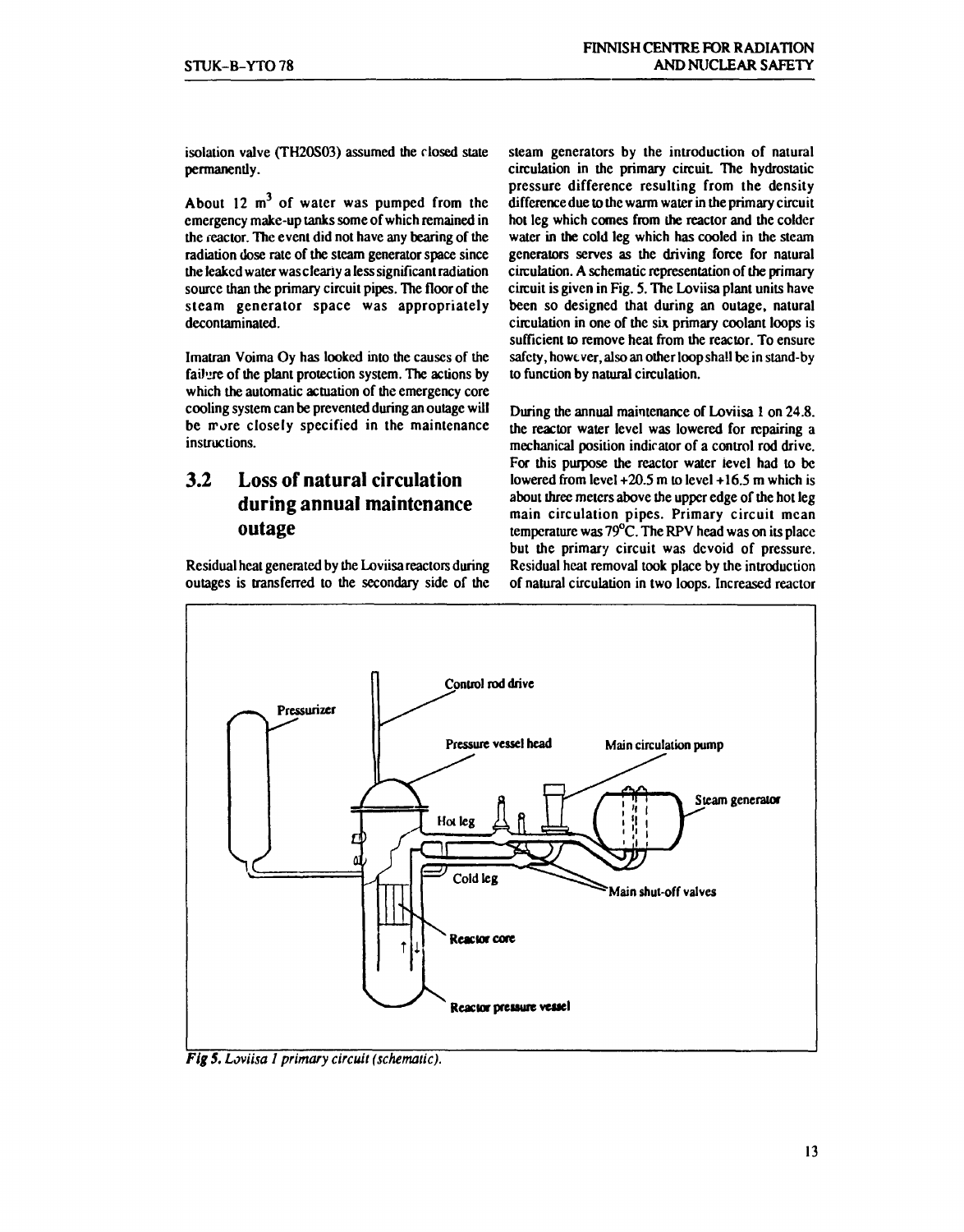**water temperature was an indication of disturbed natural circulation. The reactor water level was re-raised for restoring natural circulation. Each coolant loop at a time was isolated from the reactor by isolation valves and gas was removed by venting from**  *til\*,* **water circulating in the loops. Natural circulation was thus restored.** 

**A considerable volume of gases escapes from reactor**  water during the depressurization of the reactor. These **gases are removed by the recirculation of primary water and by venting the primary circuit In this case, removal of gas was incomplete. The minute decrease in pressure resulting from the lowering of reactor water level had resulted in the ca 1.3-fold expansion of released gases in the upper bends of the coolant loop. The formation of gas bubbles prevented natural circulation.** 

**In future, the primary circuit will be vented more efficiently in connection with the lowering of the reactor water level to avoid recurrence of the event** 

#### **3.3 Simultaneous leak from both lines of the service water system during annual maintenance outage**

At the Loviisa plants a special sewerage line is divided **into two redundant lines before it connects to the two parallel discharge lines of the service water system. In each special sewerage line (diameter 70 mm) there arc plastic valves by which special sewerage is isolated from the discharge lines of the service water system. The intersection of the special sewerage and the service water system is located in the piping channel between the plant and the laboratory building. The service water system cools the heat exchangers of several systems important to safety. On 24.8. a leak was observed in the flange of a plastic valve of one special sewerage line. The plant unit was in the middle** 

**of an annual maintenance outage at the time. When the leaking flange was tightened it broke breaking, at the same time, the plastic valve )f the other line as well as the special sewerage line which connects to the lines of the service water system. The water circulating in the service water line escaped through the broken line to the pipe channel and further to a lower level in the laboratory building from where it was channelled to the sea through the sumps. The leak was repaired temporarily by blocking the special sewerage line's other branch by a blind flange and by replacing the line's other plastic valve and parts of !he piping. The valve of the blocked line and parts of piping were also replaced later. For the carrying out of repairs, the two sub-systems of the service water system had to be removed from operation alternately. The special sewerage line was not in operation during the event.** 

**The event was traced to a valve not suited for its function. Also piping supports proved inadequate.** 

**The event indicated locations at the facility where parallel lines can be lost, at least in pan, as the result of a single failure which is against NPP safety principles. In this case the operation of the service water system was not endangered since the leak was on the discharge side of the system. The leak caused an abnormal flooding of the facility internals, however, which, in this case, had no bearing on safety.** 

**In consequence of the event Imatran Voima Oy identified such locations in the service water systems of both plant units in which a corresponding failure of a plastic valve would result in the loss of two redundant lines. On the basis of the indentification, two valves and the hose nozzles of two valves were removed from the service water system of Loviisa 1. By the identification it was also ensured that no plastic valves were left at the plant unit which could cause the loss of any system important to safety. Work to assess the durability of plastic parts continues in Imatran Voima Oy.**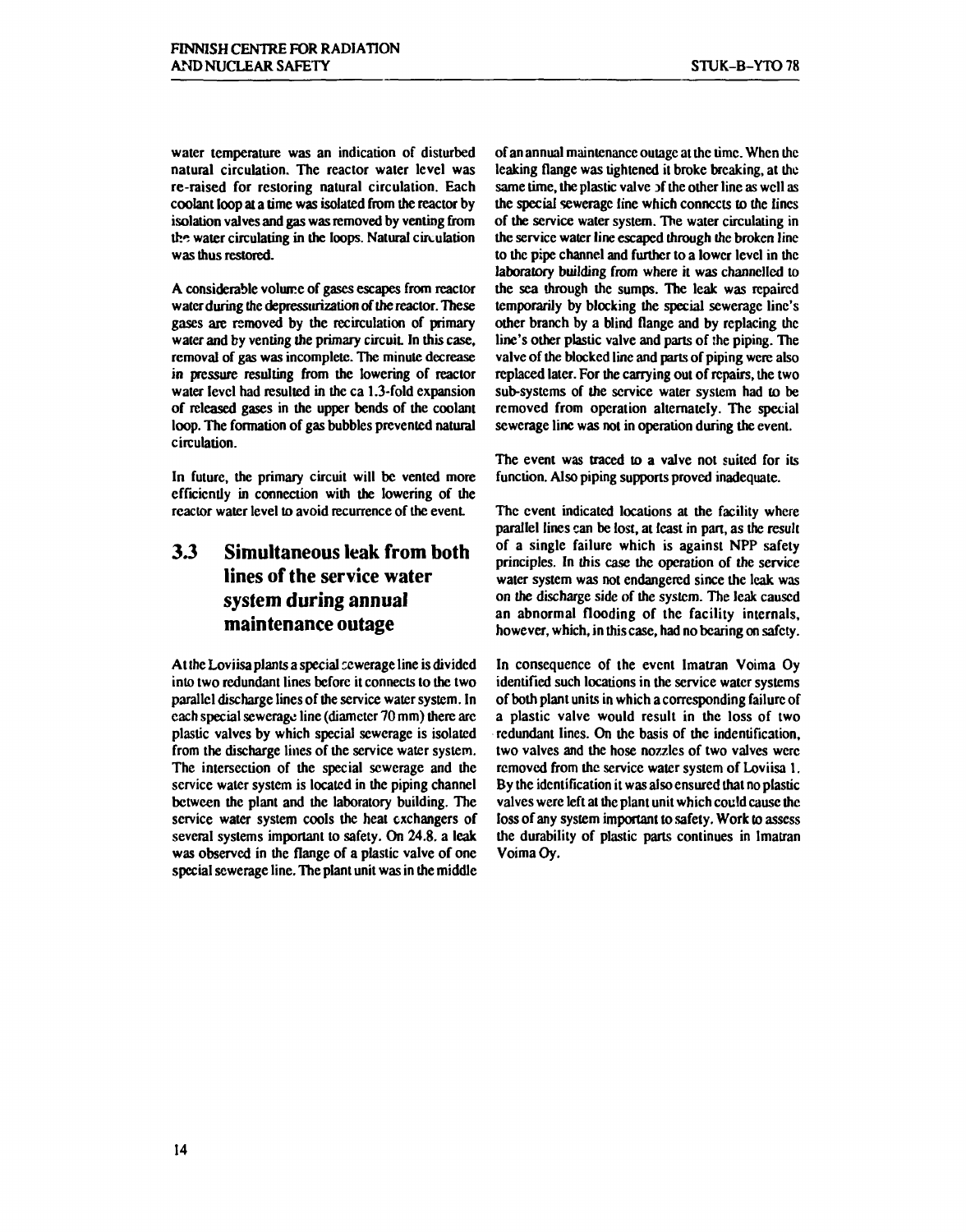#### **Loviisa 2**

*During the third quarter of1990 a leak traceable to the ageing of a check valve seat occurred in the emergency core cooling system of Loviisa 2. The event is classified as Level Zero (Below Scale) on the International Nuclear Event Scale.* 

#### **3.4 Leak of a check valve in the emergency core cooling system**

In the cor ponents of the reactor core cooling system **and the associated other systems, pressure retaining detachable parts have usually been fitted with two successive seals in between of which any leakage through the inner seal may be collected. I-eaks are collected into a drains collection system common to several components.** 

**On an inspection round on 2S.7. the seal of the cover of a check valve of the HPemergency core cooling line to the RPV was noted to leak into the drains collection and monitoring line. Furthermore, the sump of the special sewerage system gave an alarm indication. The plant unit was placed into hot shutdown to identify the cause of the leak and to repair it. This was necessary since the valve in question is located in the steam generator space, in the reactor containment buildingjn an area unaccessible during operation. Closer examination indicated a loose pipe joint of a drain valve stem seal of the primary coolant loop in an other location in the drains collection system through which water escaped on the floor and ended up in the sump of the special sewerage system. The leak onto the floor was finally stopped by closing the relevant isolation**  **valves of the drains collection system. It was also ensured on spot that the outer seal of the check valve of the emergency cooling system did not leak. The check valve seal was replaced in the annual maintenance outage which commenced four weeks later.** 

**The event was traced to the ageing of a check valve seal or an erroneous fitting during an earlier annual maintenance outage as well as a pipe joint which was left untightened during the servicing of the stem seal of the drain valve.** 

**The water which leaked through the seals of the check valve flowed at almost hydrostatic pressure along a small-diameter pipe and escaped onto the floor through a loose pipe joint of the stem seal of the drain valve located lower. A 4mm-diameter throttle in the piping before the drain valve restricted the volume of outcoming primary water so that it was insignificant.** 

**As a precaution against leaks through the outer seal of the check valve, there is a sealing cover which can be fitted outside the valve. The Finnish Centre for Radiation and Nuclear Safety required the power company to assess the vol ume of the leak which would result from the possible giving in of the outer seal and the sufficiency of the capacity of the drains collection line in case of a leak thorough the inner seal.**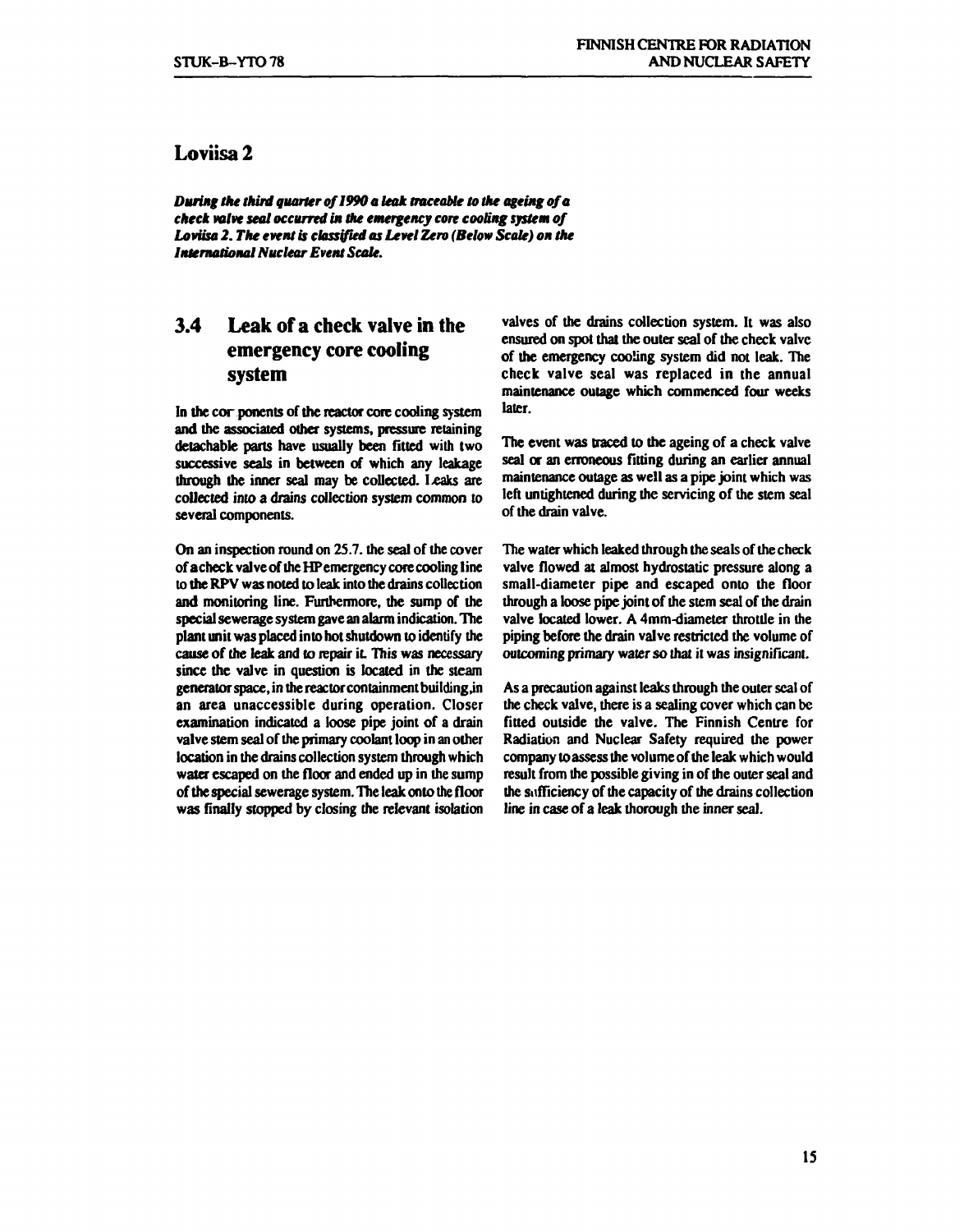#### **TVOI**

*During the third quarter of 1990, a mixture of ion-exchange resin and water which contained radioactive substances escaped onto the floor of the waste building at TVOI when a shut-off valve was opened erroneously. At TVO I, also power oscillations occurred in connection with a power*  reduction. These events are classified as *<sup>1</sup> evel Zero (Below Scale) on the International Nuclear Event Scale.* 

#### **3.5 Mixture of ion-exchange resin and water containing radioactive substances ended up on waste building floor**

**A valve in a miniflow line of the ion-exchange pump of the liquid waste system failed at TVO II in November 1989. The system is used to transfer ion-exchange resin from the collecting tank to the solid waste system. The system is activated when the collecting tank fills up. The failed valve could not be replaced immediately since its manufacturing had been discontinued. The procurement of a corresponding valve from other manufacturers was started. The procurement was not urgent since there was a parallel line for the same purpose in the system. Later in December of 1989 the pump of the parallel line failed. To make the system operable, a corresponding valve at TVO I was removed and used as replacement.** 

**Removal of the valve from the TVO I line required the keeping closed of an other valve of the same line. The valve was closed and a work permit note relating to the assignment was attached to it in which the valve was required to be kept closed. A blockage was observed in the pipeline of the system in question on 11.7. For de-blocking, a work permit was required in**  which the closing of i.a. the above mentioned valve, **which was closed already, was required. The process**  was restored after de-blocking. I.a. the valve which **was ordered to be kept closed was opened. The valve was opened since only the work permit note relating to de-Mocking was af ached to the valve. The work permit note which was attached to the valve in November 1989 had disappeared. As a regular operating procedure, a mixture of ion-exchange resin**  and water was pumped on 18.7. from the waste system **tank to the solid waste system. When pumping was completed, flushing of the pipeline was commenced.** 

**In connection with the flushing, it was noted that part of the pumped mixture had escaped into various spaces in the waste building. Some 200 litres of water mixed with resin had ended up on the floor.** 

**In designing the spaces in question, precautions had been taken against water leaks and the event thus had no far-reaching implications. No significant air contamination and, thus, no radioactive releases off site occurred. Protective equipment was worn when decontaminating the room and no dose uptake occurred to workers. The external radiation uptake to personnel from clean-up and inspection was extremely low, 1.2 millimanSv. For comparison's sake, an advance plan shall be submitted to the Finnish Centre for Radiation and Nuclear Safety concerning e.g. maintenance assignments during which a 100 millimanSv's dose uptake may be expected.** 

**By the improved maintenance procedures Teollisuuden Voima Oy ensures that recurrence of corresponding events is avoided. Also the facilities for the monitoring of the waste building will be complemented to facilitate an improvement in the reliable monitoring of the status of the waste handling systems.** 

#### **3.6 Power oscillations in connection with a power reduction**

**In a BWR, of which type the TVO plants are, cooling water boils when passing through the reactor core. The steam generated during boiling strongly affects reactor power so that an increase in steam decreases power and a decrease in steam increases power. Power changes for their part alter the rate of steam generation after the small time lapse caused by the slow rate of heat conduction. This so called power-steam concentration-feedback is negative since growing**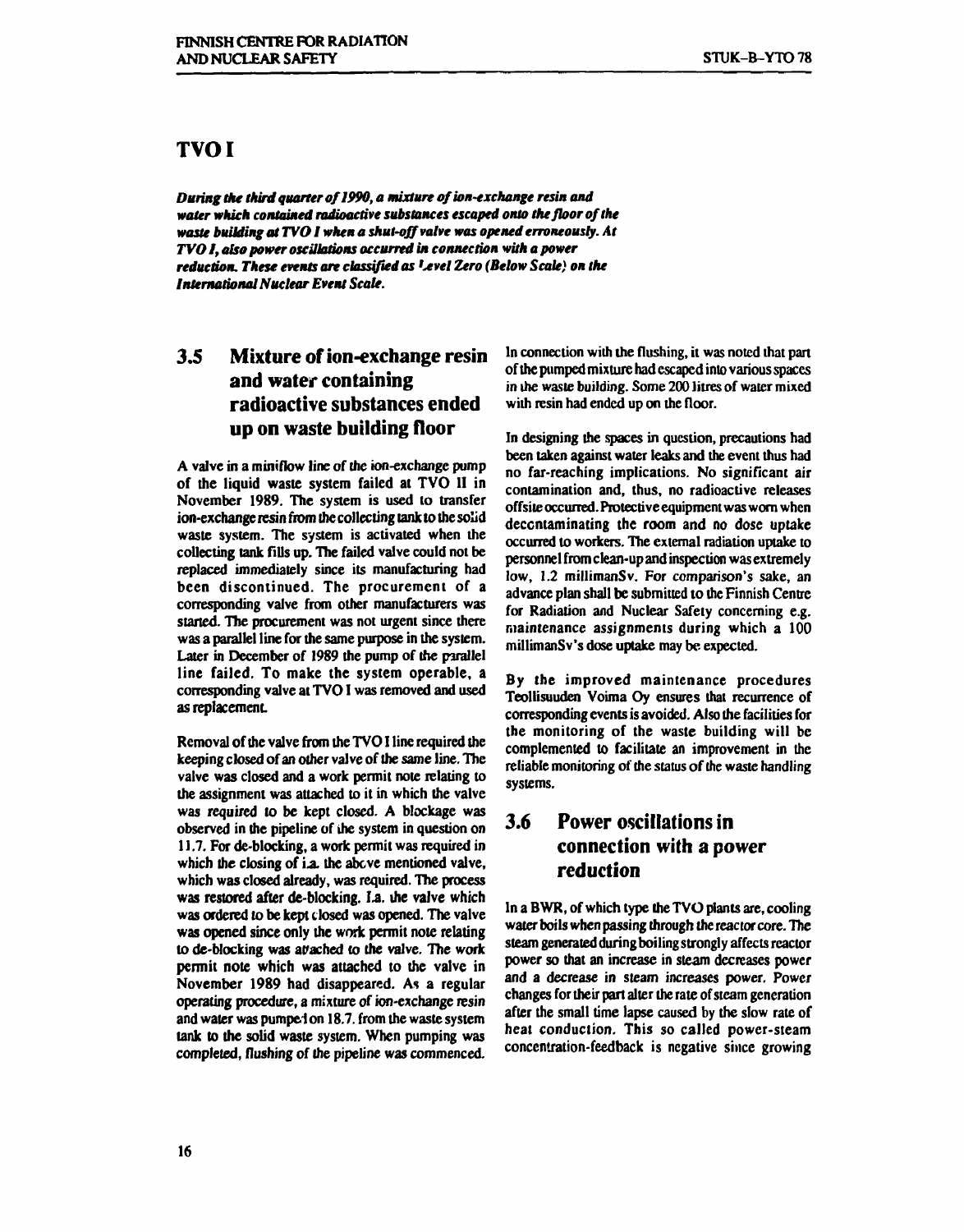**power increases the volume cf steam which, for its part, decreases power. Owing to the lime lapse in heat transfer power oscillations may occur if coolant flow is too slow in relation to power level. Fuel cladding failures may result from violent power changes. All BWRs are inherently prone to power oscillations. Oscillations are prevented by defining the slowest allowable rate of coolant flow at every power level which is maintained by recirculation pumps.** 

**At TVO I, repairs were scheduled for 17.9. si , for this purpose, power was decreased by reducing reactor coolant flow. In this connection, power oscillations**  **occurred at the 63-65 % power level w hile the reactor coolant flow was about 3360 kg/s. The oscillations were damped by switching from power control to speed control and by inserting the control rods in**  compliance with the instructions for such events.

**Based on experiences from this and an earlier (in 1987) power oscillation event. Teollisuuden Voima Oy is considering reparative measures by which oscillations could be avoided in future. Reparative measures are scheduled for implementation in next summer's annual maintenance outages.**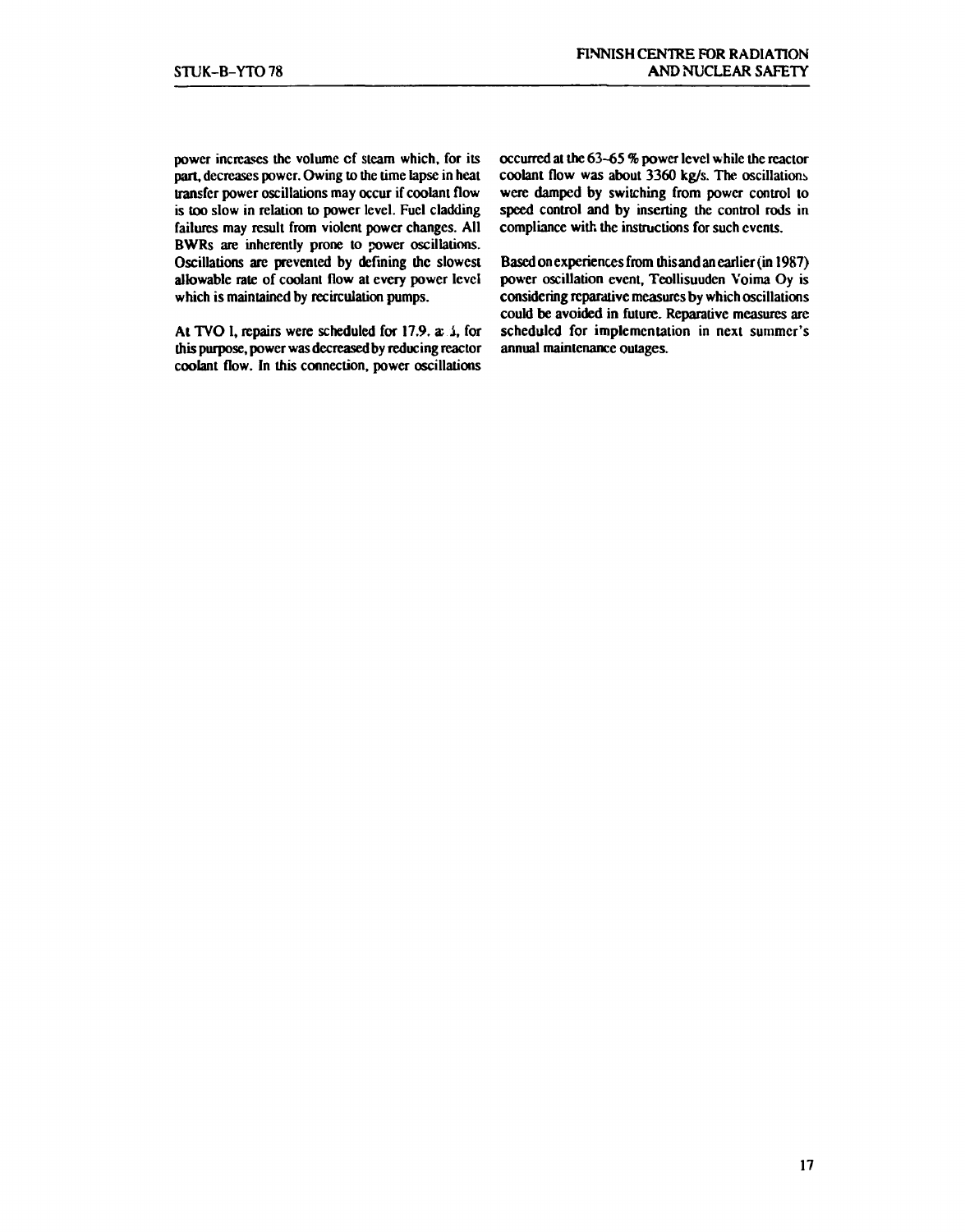#### **3.4 TVO n**

*There were no reportable events at TVO U during the third quar ;r of 1990.* 

 $\bar{\gamma}$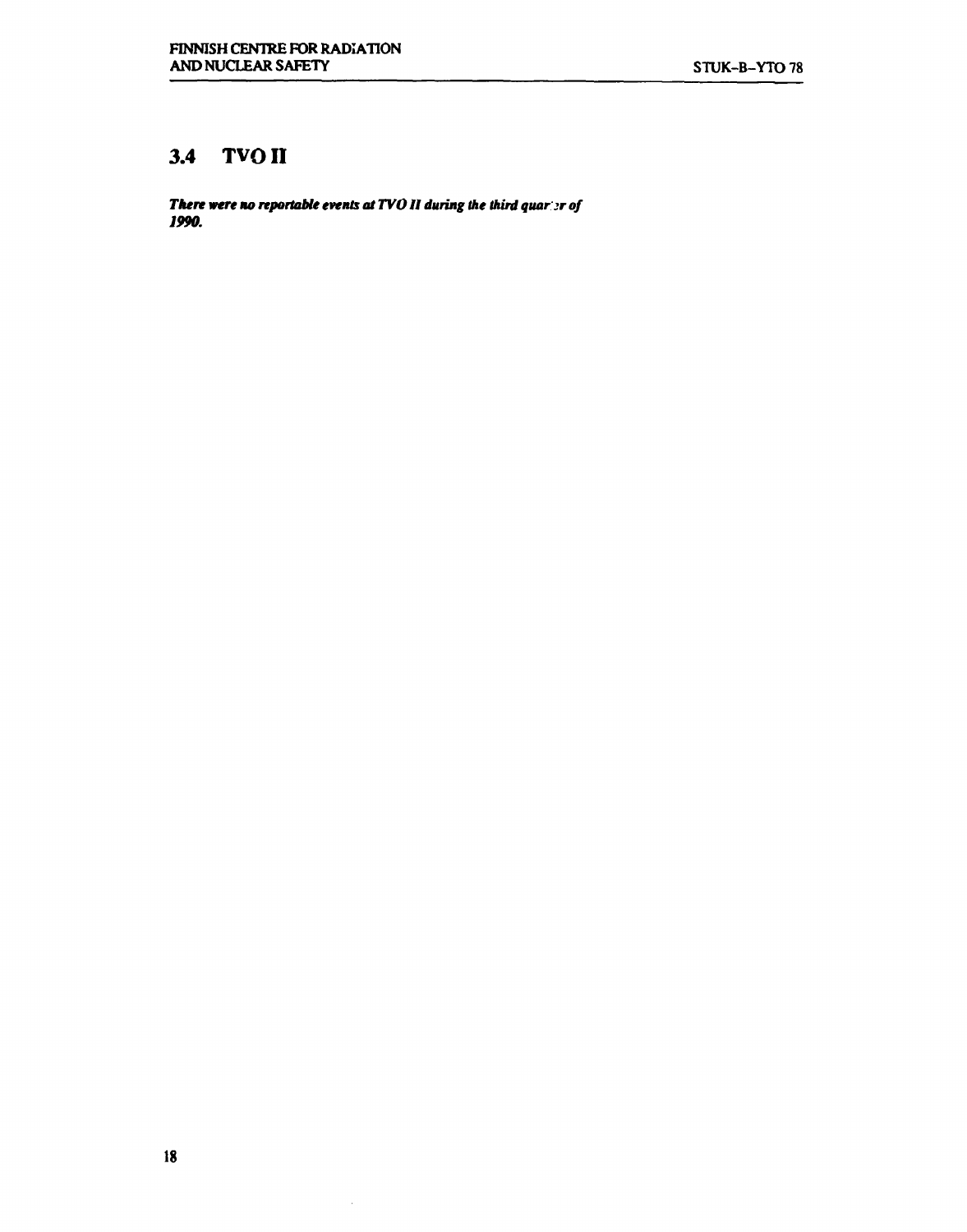### **4 RADIATION SAFETY**

*Individual occupational radiation doses during the third quarter of 1990 were below the dose limit. Also the collective occupational radiation dose at both plant sites as of the beginning of the year was clearly below the limit recommendation given in the guides of the Finnish Centre for Radiation and Nuclear Safety. External releases of radioactivity were considerably below the release limits. Only small amounts of radioactive substances originating in nuclear power plants were detected in samples taken in the vicinity of nuclear power plants.* 

#### **4.1 Criteria of occupational radiation protection**

**Occupational radiation protection is based on legislation and the recommendations of the International Commission on Radiological Protection (ICRP). Radiation doses are aimed to be kept as low as practicable.** 

**In addition, dose limits for individual occupational radiation doses have been set by the authorities. The dose limits are set so that the health risk to workers from radiation is low and comparable to occupational risks in professions which are considered safe.** 

**Total exposure arising from radiation is assessed by the sum of the individual occupational radiation doses, the collective radiation dose.** 

#### **4.2 Individual occupational radiation doses**

**Individual occupational radiation doses in the report period remain below the dose limit for three months, 25 mSv. The highest individual radiation dose during the report period was 21.9 mSv and it was received at the Loviisa plant The highest individual radiation dose as of the beginning of 1990 until the end of the report period was 24.9. The corresponding annual limit is 50 mSv.** 

**The distribution of individual occupational doses in the report period is given in Table III which specifies the number of individuals in each dose range and at each plant site. The Table shows a distribution which is the total number of workers in each dose range. The distributions comprise the doses of persons who have been recorded as nuclear power plant workers in the central dose file of the Finnish Centre for Radiation and Nuclear Safety.** 

#### **4** *3* **Collective occupational radiation exposure**

**In the report period, the collective occupational radiation dose at the Loviisa plant totalled 2.70 manS v and at the TVO plant 0.05 manSv.** 

**The collective occupational radiation exposure as of the beginning of 1990 until the end of the report period was 2.78 manSv at the Loviisa plant and 1.53 manSv at the Olkiluoto plant.** 

**The collective radiation dose mainly accumulates during the annual maintenances of the pi ant units. The annual maintenances of the Loviisa plant units took place during this report period. The doie limit recommended in the guides of the Finnish Centre for Radiation and Nuclear Safety is 5 manSv/GWe per installed electrical power in a year which is in total 4.45 manSv/year for the Loviisa units and 7.1 manSv/year for the TVO units.**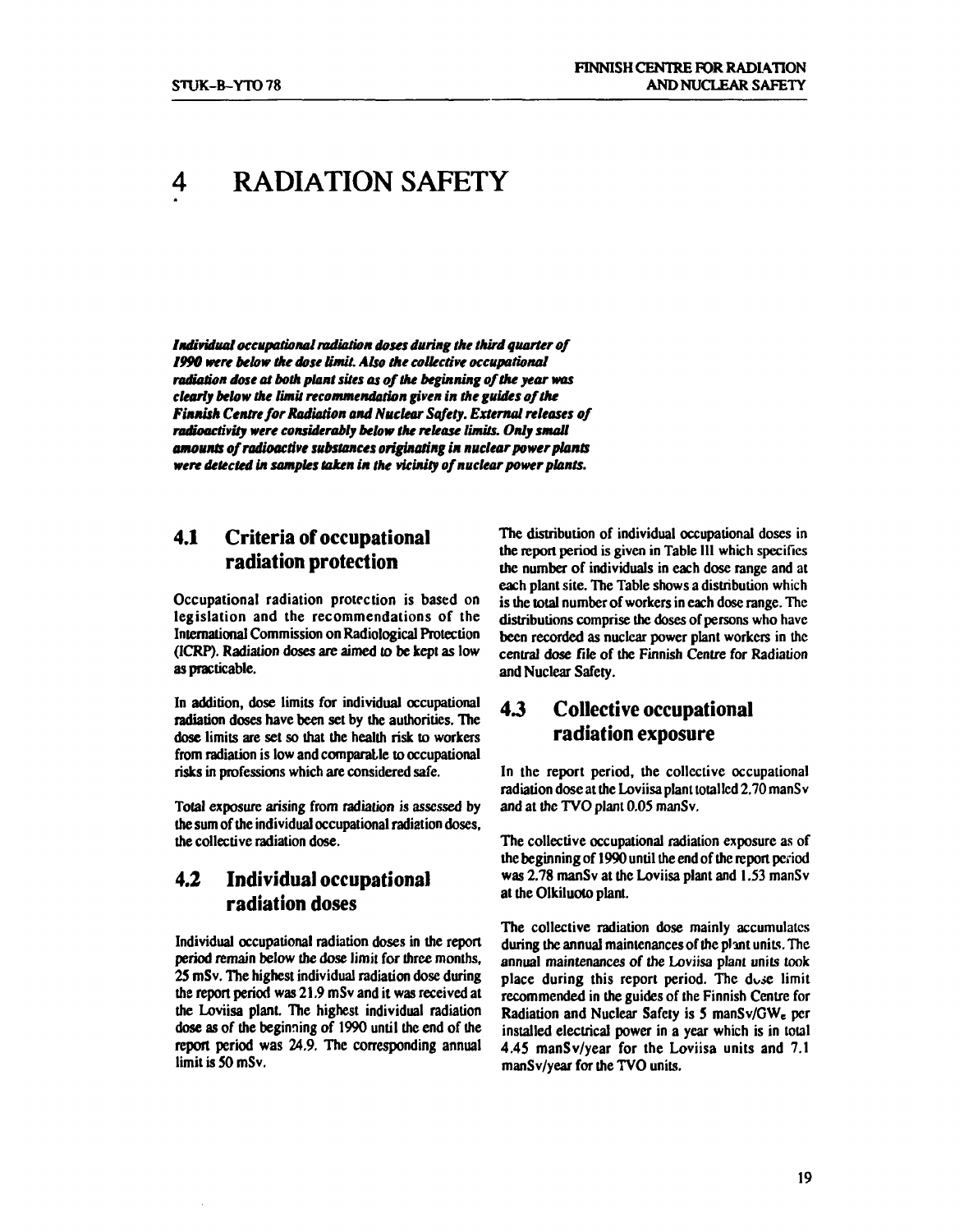| Dose range<br>(mSv) | Number of persons in the dose range |                    |                    |                         |                         |                    |  |
|---------------------|-------------------------------------|--------------------|--------------------|-------------------------|-------------------------|--------------------|--|
|                     |                                     | Third quarter 1990 |                    |                         | As of beginning 1990    |                    |  |
|                     | Loviisa                             | <b>TVO</b>         | Total <sup>®</sup> | Loviisa                 | <b>TVO</b>              | Total <sup>ª</sup> |  |
| $-0.5$              | 175                                 | 86                 | 295                | 198                     | 360                     | 551                |  |
| $0,5 - 1$           | 82                                  | 14                 | 106                | 83                      | 232                     | 290                |  |
| $1 - 2$             | 102                                 | 10                 | 127                | 99                      | 209                     | 310                |  |
| $2 - 3$             | 38                                  | 1                  | 45                 | 42                      | 99                      | 146                |  |
| $3 - 4$             | 42                                  |                    | 48                 | 43                      | 69                      | 98                 |  |
| $4 - 5$             | 28                                  |                    | 32                 | 30                      | 32                      | 62                 |  |
| $5 - 6$             | 40                                  |                    | 43                 | 39                      | 18                      | 52                 |  |
| $6 - 7$             | 32                                  |                    | 32                 | 31                      | 9                       | 46                 |  |
| $7 - 8$             | 24                                  |                    | 24                 | 22                      | 9                       | 45                 |  |
| $8 - 9$             | $\mathbf{11}$                       |                    | 12                 | 11                      | 4                       | 20                 |  |
| $9 - 10$            | 15                                  |                    | 15                 | 19                      | 6                       | 33                 |  |
| $10 - 11$           | 16                                  |                    | 16                 | 18                      | 1                       | 20                 |  |
| $11 - 12$           | 11                                  |                    | 11                 | 10                      | $\overline{\mathbf{c}}$ | 13                 |  |
| $12 - 13$           | 12                                  |                    | 12                 | 13                      | $\overline{\mathbf{2}}$ | 13                 |  |
| $13 - 14$           | $\mathbf{2}$                        |                    | $\mathbf{2}$       | $\mathbf{2}$            | 1                       | 7                  |  |
| $14 - 15$           | 9                                   |                    | 9                  | 9                       |                         | 13                 |  |
| $15 - 16$           | 7                                   |                    | $\overline{7}$     |                         |                         | 8                  |  |
| $16 - 17$           | 11                                  |                    | 11                 | 9                       |                         | 7                  |  |
| $17 - 18$           | 4                                   |                    | 4                  | 6                       |                         | 6                  |  |
| $18 - 19$           | 5                                   |                    | 5                  | 5                       |                         | 7                  |  |
| $19 - 20$           | 8                                   |                    | 8                  | 8                       |                         | 8                  |  |
| $20 - 25$           | $\overline{2}$                      |                    | $\overline{c}$     | $\overline{\mathbf{3}}$ |                         | 3                  |  |
| $>25$               |                                     |                    |                    |                         | ш.                      |                    |  |

*Table HI. Occupational dose distribution during the<sup>r</sup>eport period and from beginning of1990 until end of the report period.* 

**\* These columns ilso include the dan of those Finnish worker» who have received doses it the Swedish nuclear power plants.**  The same person may have worked at both Finnish plant sites as well as in Sweden.

#### **4.4 Releases and radiation doses in legislation. The release limits have been established the environment**

**External releases of radioactivity in the report period were considerably below the authorised release limits (Table IV).** 

**The release limits have been determined so that for the individuals with the highest exposure, the annual whole- body radiation dose will not exceed 0.1 manSv. This is about 1/50 of the dose received annually from**  natural background radiation, radon included and **1/50 of the dose limit for the population prescribed by** 

**for such nuclides and release channels as have significance from the viewpoint (f the possibility of exceeding the individual dose limit.** 

**The radiation doses calculated on the basis of the release reports for those who live in the vicinity of nuclear power plants are low and about a thousandth part of their annual radiation exposure.** 

**Release of carbon 14 causes a global collective dose which is approximately as high as the reference dose limit (5 manSv/GWeper installed electrical power) in the guide of the Finnish Centre for Radiation and**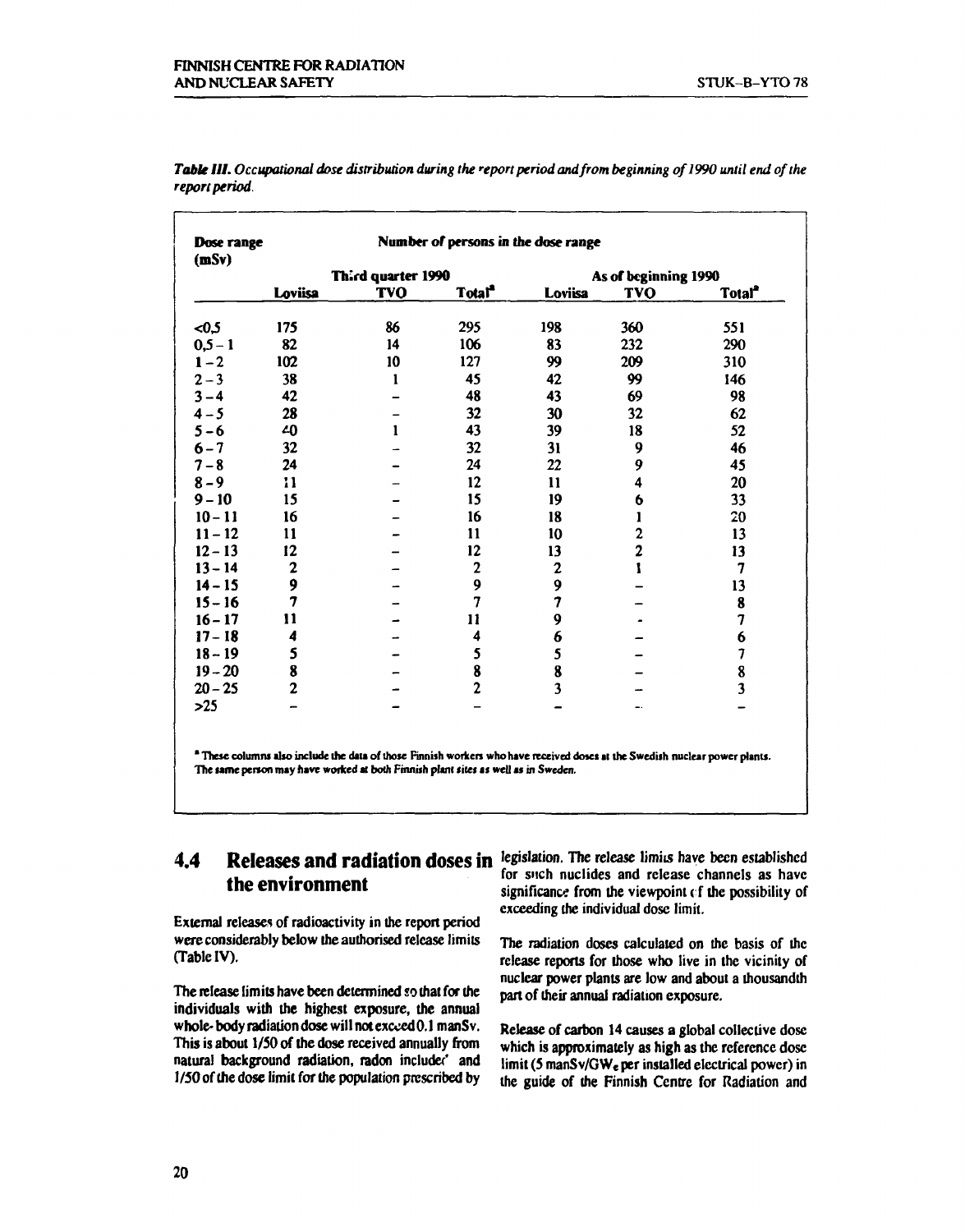**Nuclear Safety. This collective reference dose limit is based on the limitation of the annual dose arising i om the widespread use of nuclear power below 0.1 mSv per individua. living in the future. When defining the collective dose limit it was presupposed that an**  **average of 10 kW of electric power per person will be generated by nuclear power in the whole world truncated at 500 years. The current consumption of nuclear energy in Finland is about 1/20 of the mentioned value.** 

| Table IV. External releases of radioactivity at each plant site, third quarter 1990. |  |
|--------------------------------------------------------------------------------------|--|
|--------------------------------------------------------------------------------------|--|

| <b>Plant</b> site            | Noble gases                    | <b>I</b> odines                              | <b>Acrosols</b>    | <b>Tritium</b>      | Car-     |
|------------------------------|--------------------------------|----------------------------------------------|--------------------|---------------------|----------|
|                              | Krypton 87<br>equivalents)     | (Icdine 131<br>equivalent?)                  |                    |                     | bon $14$ |
|                              |                                |                                              |                    |                     |          |
| <b>Loviisa</b>               |                                |                                              |                    |                     |          |
| Report period                | b c                            | $1.3 \cdot 10^7$                             | $1.8 \cdot 10^8$   | $2.0 \cdot 10^{11}$ | đ        |
| <b>Early 1990</b>            | Ъс                             | $1.7 \cdot 10^7$                             | $2.0 \cdot 10^8$   | $5.4 \cdot 10^{11}$ | d        |
| <b>Olkiluoto</b>             | ъ                              |                                              |                    |                     |          |
| Report period                |                                | ъ                                            | $3.7 \cdot 10^{6}$ | $2.7 \cdot 10^{10}$ | d        |
| Early 1990                   | $8.7 \cdot 10^{11}$            | $2.9 \cdot 10^7$                             | $8.6 \cdot 10^{7}$ | $7.3 \cdot 10^{10}$ | d        |
| <b>Annual release limits</b> |                                |                                              |                    |                     |          |
| Loviisa                      | $2.2 \cdot 10^{16e}$           | $2.2 \cdot 10^{11e}$                         |                    |                     |          |
| Olkiluoto                    | $1.8 \cdot 10^{16}$            | $1.1 \cdot 10^{11}$                          |                    |                     |          |
|                              | Releases into water $(Bq)^{2}$ |                                              |                    |                     |          |
| <b>Plant</b> site            | Tritium                        | Other nuclides                               |                    |                     |          |
| <b>Loviisa</b>               |                                |                                              |                    |                     |          |
| Report period                | $1.1 \cdot 10^{12}$            | $1.4 \cdot 10^{9}$                           |                    |                     |          |
| <b>Early 1990</b>            | $1.010^{13}$                   | $1.4 \cdot 10^{9}$                           |                    |                     |          |
| <b>Olkiluoto</b>             |                                |                                              |                    |                     |          |
| Report period                | $2.1 \cdot 10^{11}$            | $8.3 \cdot 10^9$                             |                    |                     |          |
| Early 1990                   | $9.610^{11}$                   | $2.7 \cdot 10^{10}$                          |                    |                     |          |
| <b>Annual release limits</b> |                                |                                              |                    |                     |          |
| Loviisa                      | $1.5 \cdot 10^{14}$            | $8.9 \cdot 10^{11e}$<br>3.0.10 <sup>11</sup> |                    |                     |          |
| Olkiluoto                    | $1.8 \cdot 10^{13}$            |                                              |                    |                     |          |

**c The calculatory release of argon 41 from Loviisa 1 and 2 expressed as krypton 87 equivalents was 2.4 10<sup>11</sup> Bq during** 

**the report period and 1.1 10 Bq as of beginning 1990.** 

**d The carbon 14 release estimate based on experimental data was 4.8xl01 0Bq in Loviisa and 1.7-10 Bq in Olkiluoto during the report period. As of beginning 1990 the estimates were 2.2 10<sup>1</sup> ' Bq and 4.7 10<sup>11</sup> Bq, respectively,** 

**e The numerical value shows the release limit for the plant site on the presumption that there will be no releases of other release types. The release limit is set so that the sum of the various types of release limit shares is equal to or smaller than 1.**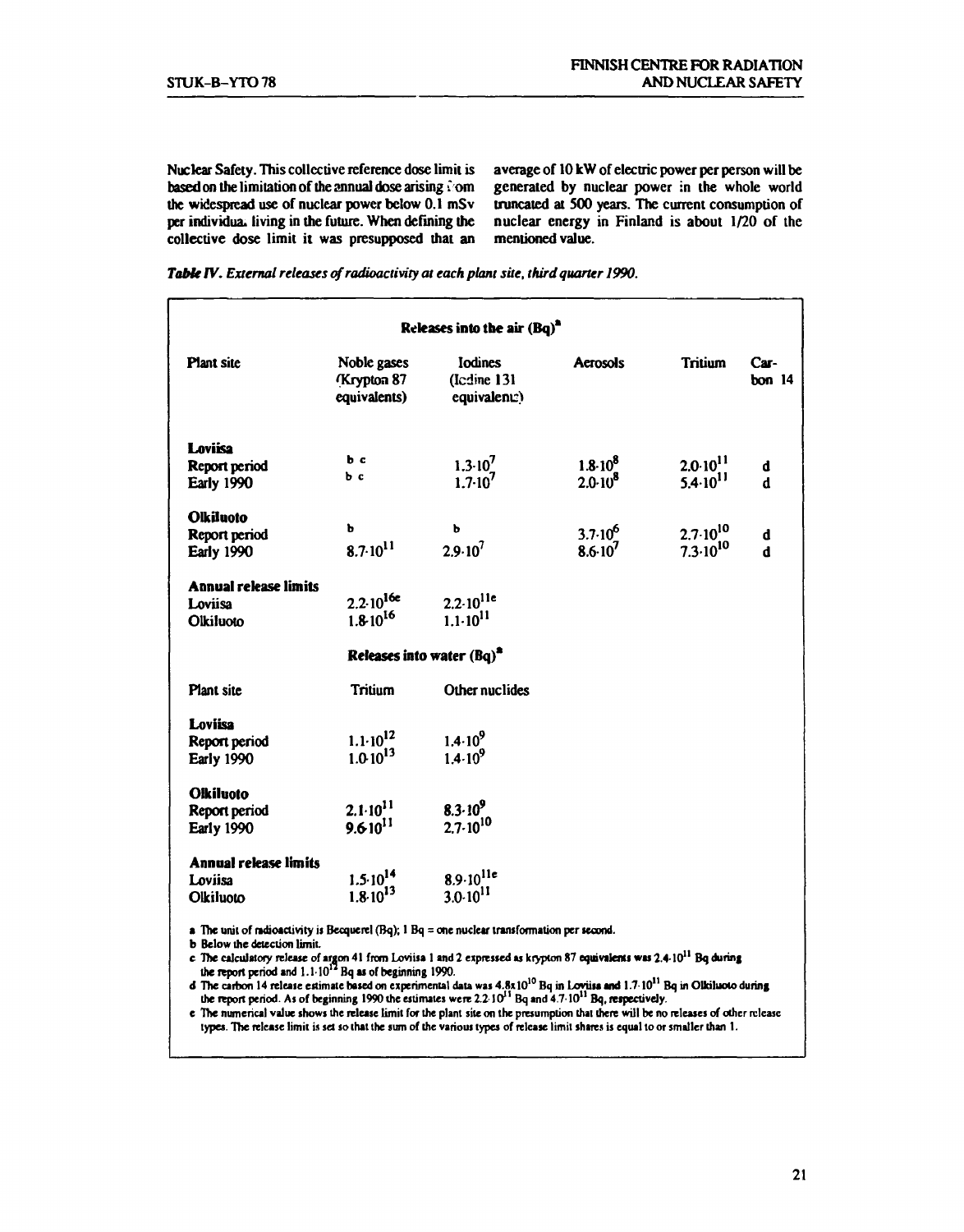#### **4.5 Radioactivity of environmental samples**

**Radiation safety in the vicinity of nuclear power plants is monitored by means of regular sampling and analysis programmes to follow the dispersion into the environment of radioactive discharges and to ensure that they remain below set limits.** 

**Samples are collected i.a. from air, rain water, sea water as well as foodstuffs such as milk, meat, grain, vegetables and fish. By their help the amounts of radioactive substances possibly finding their way to man can be evaluated. Furthermore, terrestial and marine indicator organisms are analysed which effectively enrich radioactive substances from their environment By their help even very low levels of radioactive discharge can be detected and their dispersion monitored.** 

**During this quarter about 180 samples were examined. Of the radioactive substances released into the air by the Loviisa power plant, silver 110m was detected in six samples of air and in three samples of rain water. Furthermore, cobalt 58 was found in one and cobalt 60 in two rain water samples. In samples of the marine environment, cobalt 60 and silver i 10 originating in liquid discharges was detected in equally many samples: both were detected in three samples of bladder wrack and three samples of sedimenting matter as well as in one sample of mussel and one sample of green algae. Manganese 54 and cobalt 58**  **were detected in two samples of bladder wrack as well as cobalt 58 in one sample of sedimenting matter.** 

**No radioactive substances originating in a nuclear power plant were detected in the samples of soil taken in the vicinity of the Olkiluoto plant. Radioactive substances were detected in all indicator samples of the marine environment (algae, mussels and sedimenting matter) as well as in one sample of roach. The most common radionuclides were manganese 54 and cobalt 60 which occurred in all the above mentioned samples. Furthermore, zinc 65 was detected in a sample of roach and in four samples of bladder wrack and cobalt 58 in a sample of the common mussel and in all samples of bladder wrack and green algae. The major part of the silver 110m detected in the** *Macoma baltica* **(a mussel) originates in a nuclear power plant but other observations of silver 110m may still be accountable for the Chernobyl fallout as is the case with all observations containing cesium 134 and 137.** 

**Part of the tritium detected in sea water samples taken near the Loviisa and Olkiluoto plants originates in discharges from the local nuclear power plant and part in fallout from nuclear tests. In environmental samples, the concentrations of radioactive substances originating in nuclear power plants correlate with power company release reports for this quarter and the preceding quarters taking into account the different behaviour of nuclides in nature and their detection limits in measurements. All the detected concentrations were low and require no action.**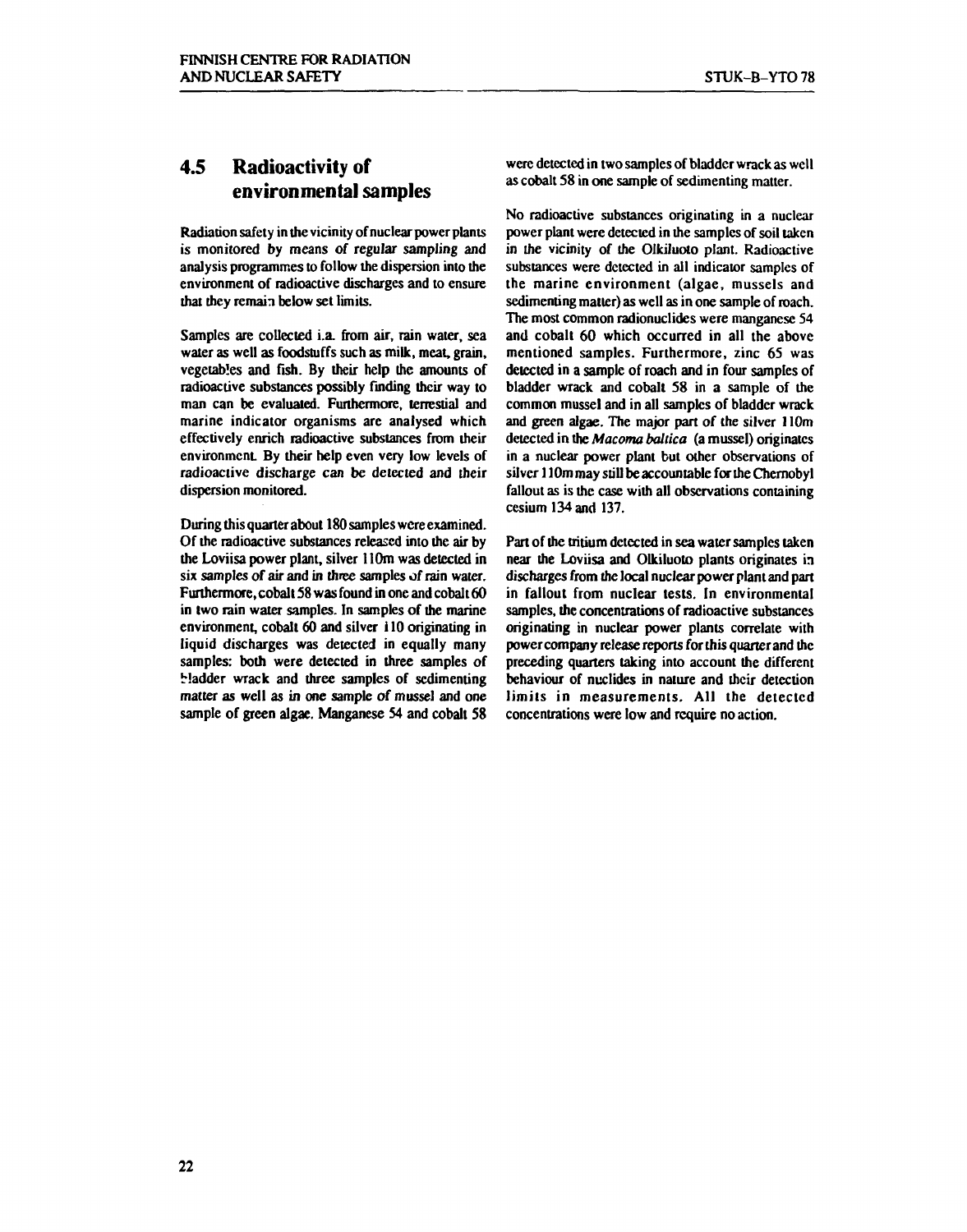### **5 OTHER MATTERS RELATING TO THE USE OF NUCLEAR ENERGY**

**Nothing reportable.**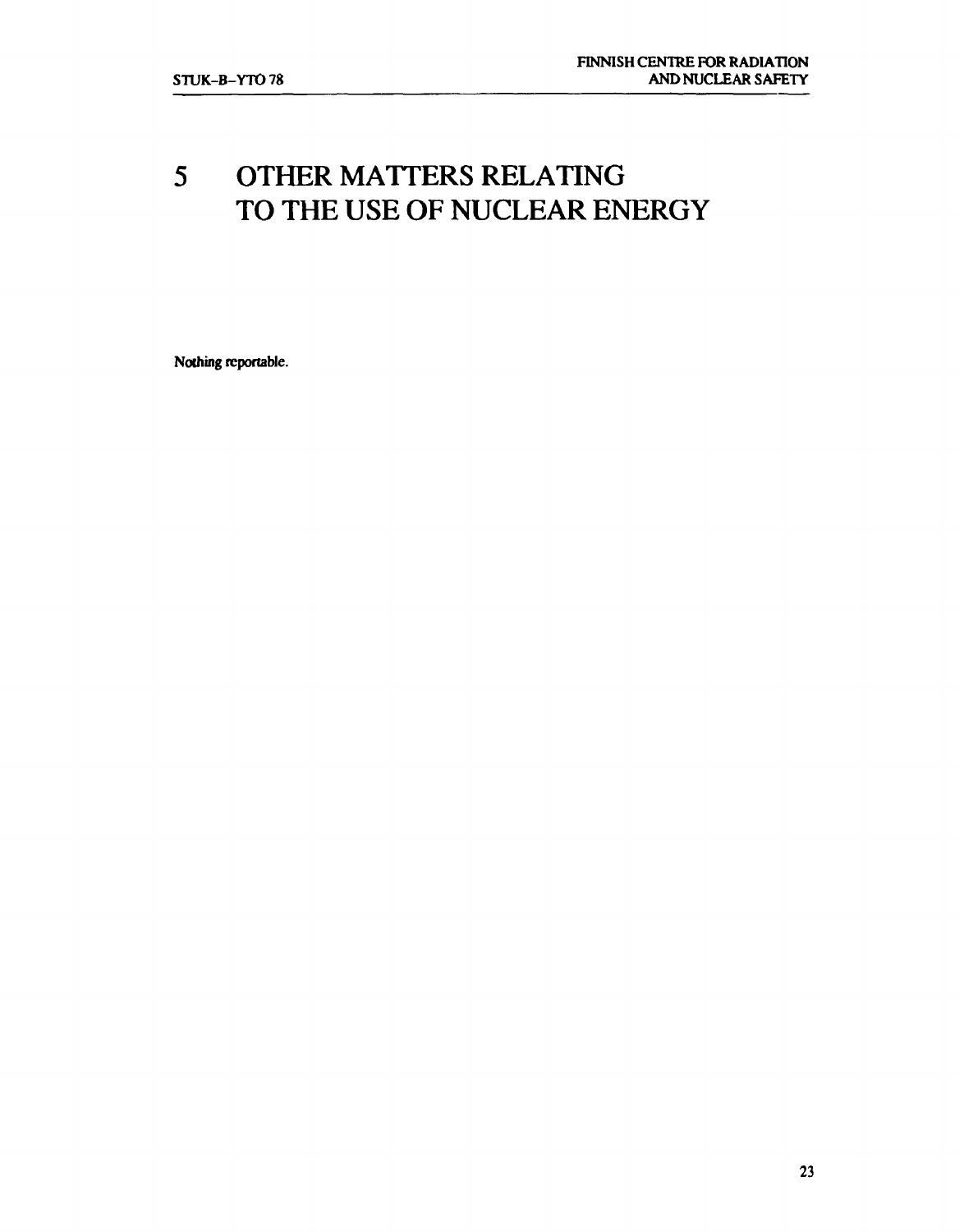### **APPENDIX 1**

#### **REGULATORY CONTROL OF NUCLEAR FACILITIES**

**The regulatory control performed by the Finnish Centre for Radiation and Nuclear Safety encompasses the following areas (the granting of the licenses mentioned in parentheses is recommended when the control activities have been completed and no reason for withholding the license has arisen):** 

**Construction Phase** 

- **Preliminary plans of the nuclear facility**
- **Location and environmental effects of the plant**
- **Arrangements for nuclear fuel and nuclear waste management (Decision in principle)**
- **Preliminary safety analysis report on the planned structure and operation of the plant as well as the preliminary safety analyses**
- **Safety classification of components and structures**
- **Quality assurance plan**
- **Plans concerning nuclear fuel and nuclear waste management**
- **Physical protection and emergency preparedness (Construction permit)**
- **Construction plans, manufacturers, final construction and installation of components and structures**
- **Performance tests of systems**
- **Final safety analysis report on the structure and operation of the plant and the final safety analyses**
- **Composition and competence of the operating organisation**
- **Technical specifications**
- **Nuclear fuel management and safeguards**
- **Methods of nuclear waste management**
- **Physical protection and emergency preparedness (Operating licence)**

#### **Operating Phase**

- **Start-up testing at various power levels**
- **Maintenance, inspections and testing of components and structures**
- **Operation of systems and the whole plant**
- **Operation and competence of the operating organisation**
- **Exceptional events**
- **Repairs and modifications**
- **Refuelling**
- **Nuclear fuel management and safeguards**
- **Nuclear waste management**
- **Radiation protection and safety of the environment**
- **Physical protection and emergency preparedness**
- **Observance of quality assuance programme**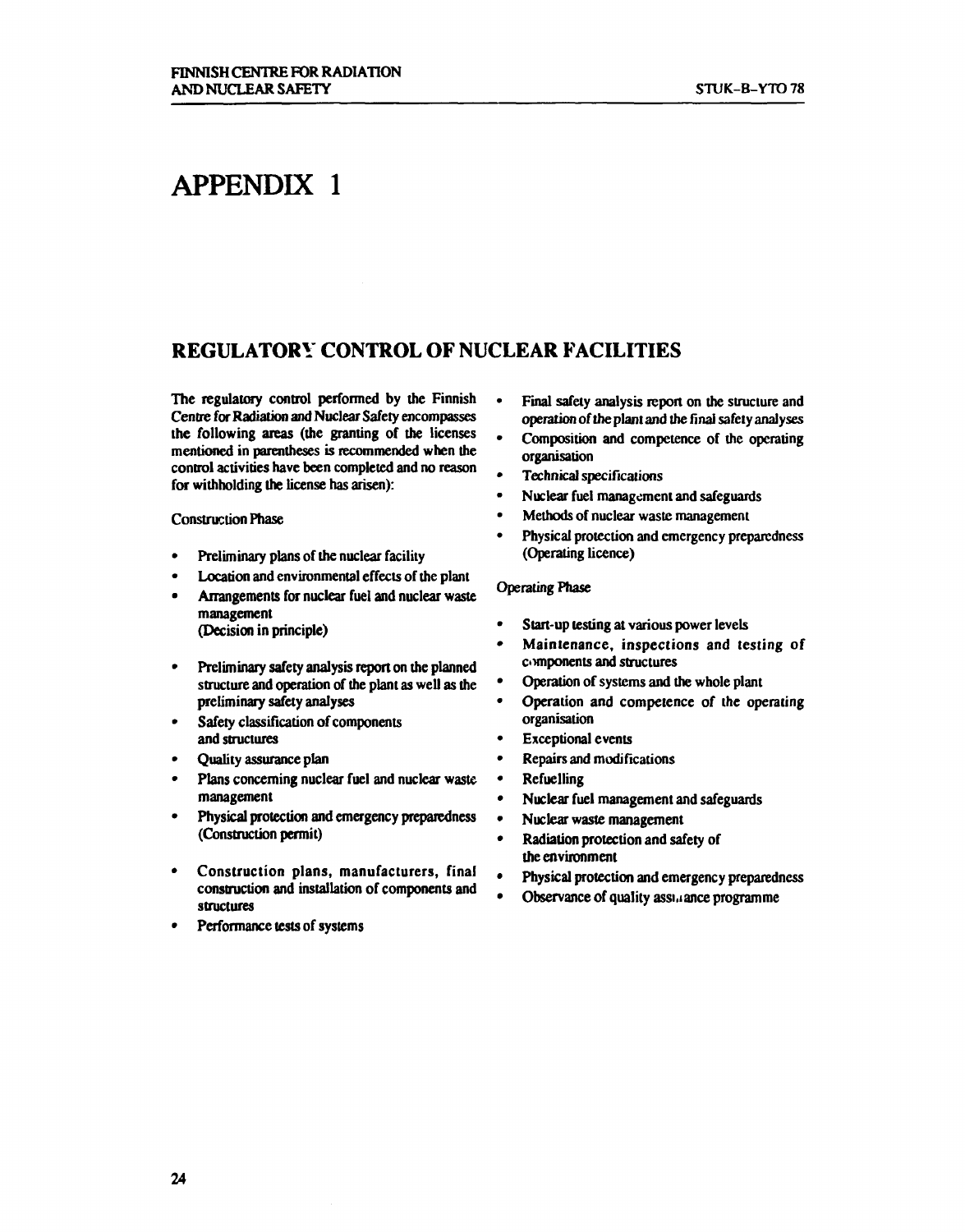## **APPENDIX 2**

| <b>Plant</b><br>unit | Start-up  | <b>Commercial</b><br>operation | Rated power<br>(gross/net,MW) | Type,<br>supplier                                    |
|----------------------|-----------|--------------------------------|-------------------------------|------------------------------------------------------|
| Loviisa 1            | 8.2.1977  | 9.5.1977                       | 465/445                       | Pressurized water reactor<br>(PWR), Atomenergoexport |
| Loviisa 2            | 4.11.1980 | 5.1.1981                       | 465/445                       | Pressurized water reactor<br>(PWR), Atomenergoexport |
| <b>TVOI</b>          | 2.9.1978  | 10.10.1979                     | 735/710                       | Boiling water reacto.<br>(BWR), Asea Atom            |
| <b>TVO II</b>        | 18.2.1980 | 1.7.1982                       | 735/710                       | Boiling water reactor<br>(BWR), Asea Atom            |

 $\sim$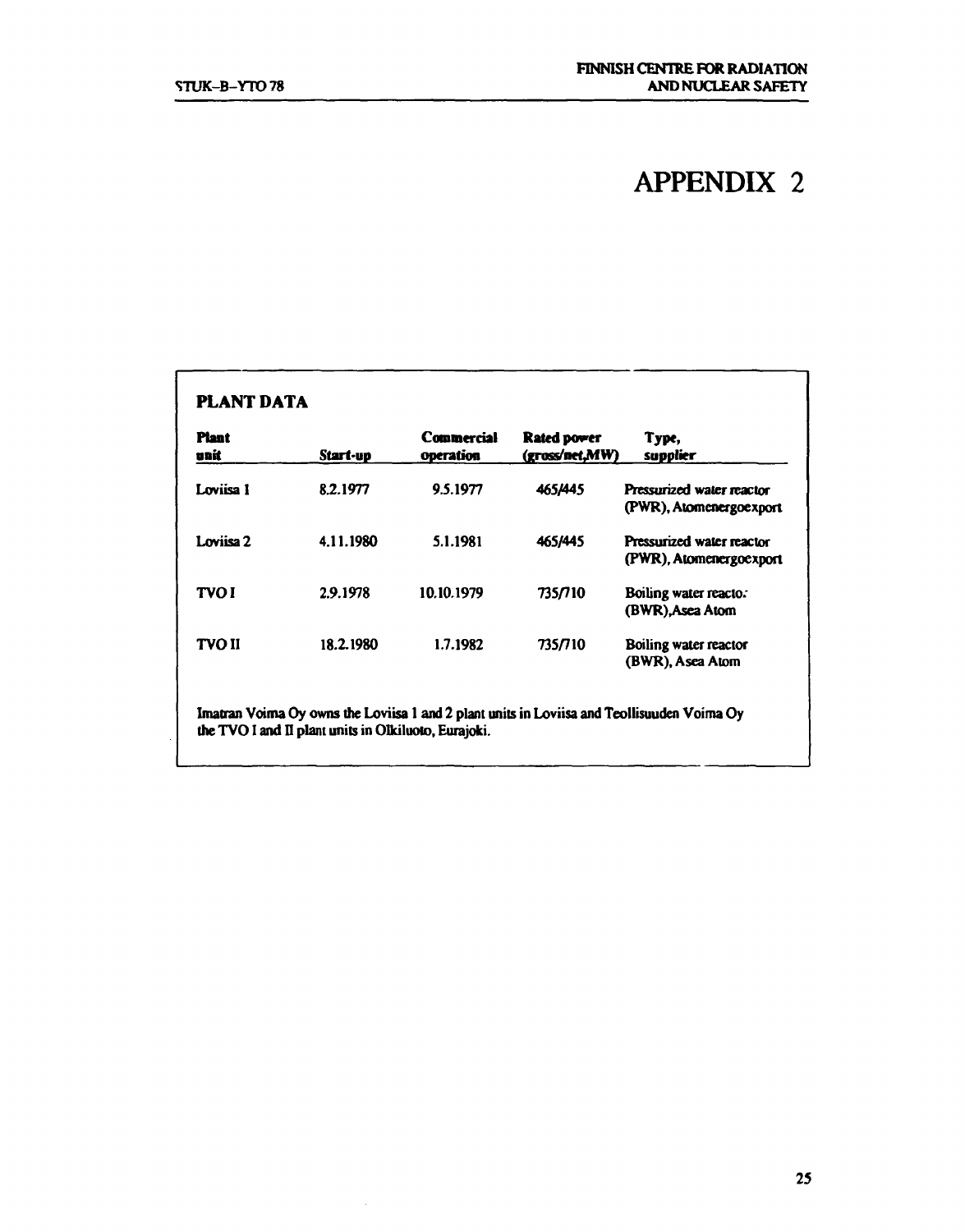### **Experts**

**The following individuals have participated in the drawing up of this report:** 

**Hannu Arvela Kalevi Haule Riitta Hänninen Seppo Klemola Samuel Koivula Jouko Mononen Olli Nevander** 

**Mervi Olkkonen (translation) Hannu Ollikkala Pentti Rannila Jorma Rantakivi Veli Riihiluoma Heikki Saari Kirsti-Liisa Sjöblom**